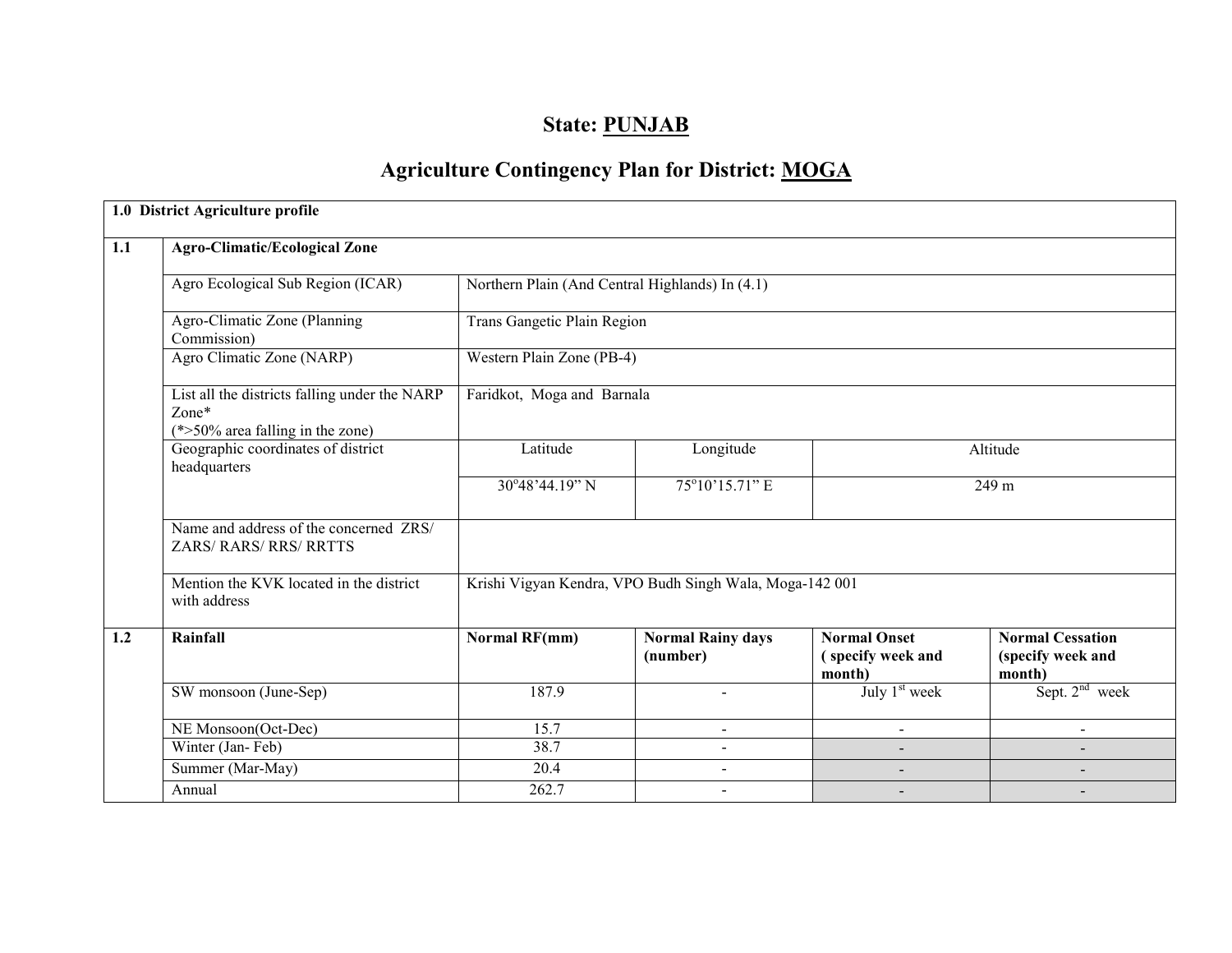| 1.3 | <b>Land</b> use  | Geographical | Cultivable | Forest | Land under       | Permanent | Cultivable | Land       | Barren and   | Current           | Other   |
|-----|------------------|--------------|------------|--------|------------------|-----------|------------|------------|--------------|-------------------|---------|
|     | pattern of the   | Area         | area       | area   | non-             | pastures  | wasteland  | under      | uncultivable | Fallows           | fallows |
|     | district (latest | (000ha)      |            |        | agricultural use |           |            | Misc. tree | land         |                   |         |
|     | statistics)      |              |            |        |                  |           |            | crops and  |              |                   |         |
|     |                  |              |            |        |                  |           |            | groves     |              |                   |         |
|     | Area $('000 ha)$ | 173          | 149        |        | رے               |           |            |            |              | $\left( a\right)$ | (a)     |
|     |                  |              |            |        |                  |           |            |            |              |                   |         |

(a) – Less than 500 ha

| 1.4 | <b>Major Soils (common names</b><br>like red sandy loam deep<br>soils (etc.,) $*$ | Area ('000 ha) | Per cent (%) of total geographical area |
|-----|-----------------------------------------------------------------------------------|----------------|-----------------------------------------|
|     | Coarse loamy and fine loamy<br>associations                                       | 55             | 31.8                                    |
|     | Fine loamy associations                                                           | 35             | 20.2                                    |
|     | Coarse loamy                                                                      | 10             | 5.8                                     |

\* mention colour, depth and texture (heavy, light, sandy, loamy, clayey etc) and give vernacular name, if any, in brackets (data source: Soil Resource Maps of NBSS & LUP)

| 1.5 | <b>Agricultural land use</b> | Area ('000 ha) | Cropping intensity % |
|-----|------------------------------|----------------|----------------------|
|     | 149<br>Net sown area         |                |                      |
|     | Area sown more than once     | 185            | 224                  |
|     | Gross cropped area           | 334            |                      |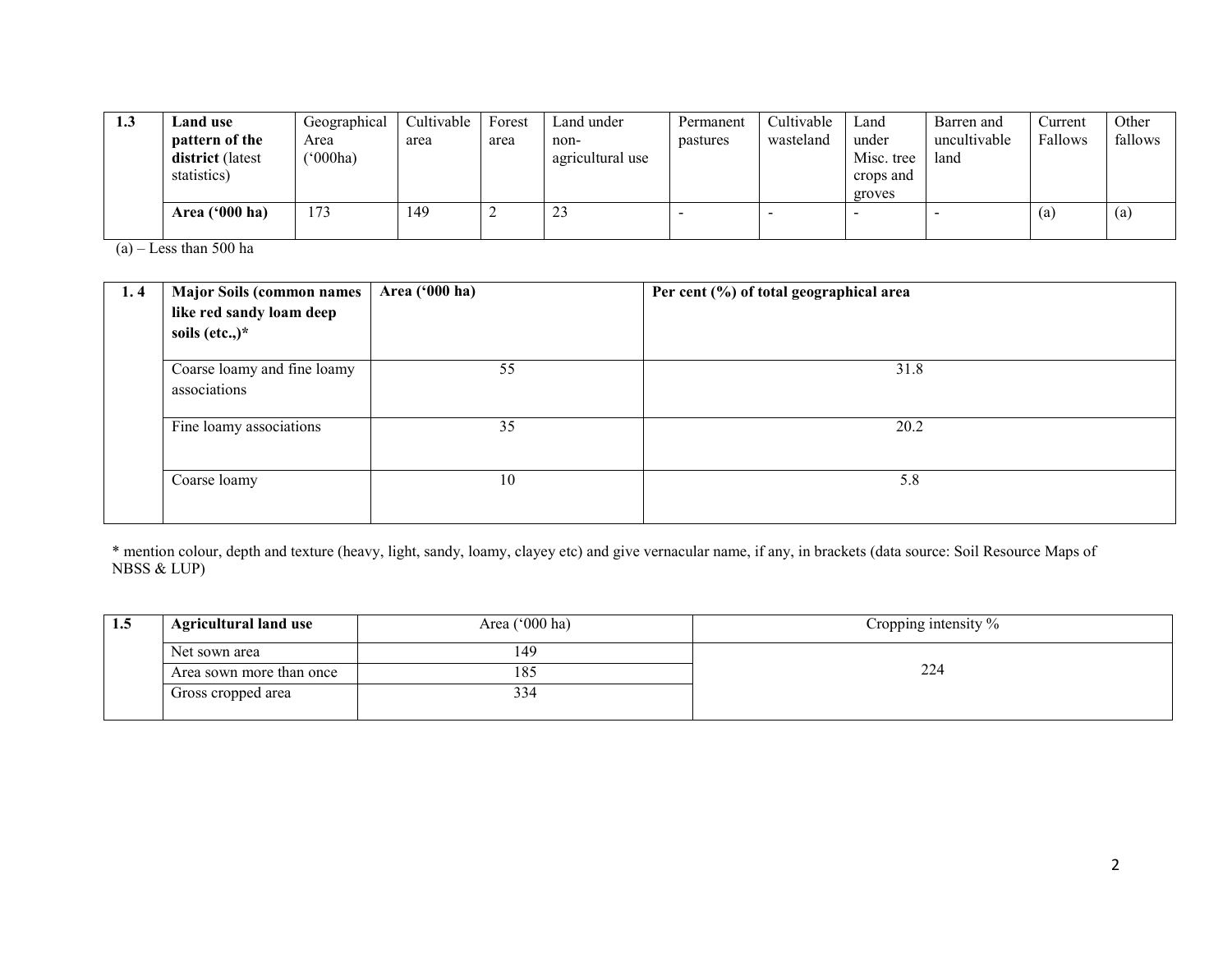| 1.6 | Irrigation                                                                                                           |                                                                                                       | Area ('000 ha) |                                    |
|-----|----------------------------------------------------------------------------------------------------------------------|-------------------------------------------------------------------------------------------------------|----------------|------------------------------------|
|     | Net irrigated area                                                                                                   |                                                                                                       |                |                                    |
|     | Gross irrigated area                                                                                                 |                                                                                                       | 383.5          |                                    |
|     | Rainfed area                                                                                                         |                                                                                                       |                |                                    |
|     | <b>Sources of Irrigation</b>                                                                                         | Number                                                                                                | Area ('000 ha) | Percentage of total irrigated area |
|     | Canals (10% area is canal<br>irrigated)                                                                              |                                                                                                       | 5              |                                    |
|     | Tanks                                                                                                                |                                                                                                       |                |                                    |
|     | Open wells                                                                                                           |                                                                                                       |                |                                    |
|     | Bore wells                                                                                                           | 58583                                                                                                 | 144            |                                    |
|     | Lift irrigation schemes                                                                                              |                                                                                                       |                |                                    |
|     | Micro-irrigation                                                                                                     |                                                                                                       |                |                                    |
|     | Other sources (please<br>specify)                                                                                    |                                                                                                       |                |                                    |
|     | Total Irrigated Area                                                                                                 |                                                                                                       | 149            |                                    |
|     | Pump sets                                                                                                            |                                                                                                       |                |                                    |
|     | No. of Tractors                                                                                                      |                                                                                                       |                |                                    |
|     | <b>Groundwater availability</b><br>and use* (Data source:<br><b>State/Central Ground</b><br>water Department /Board) | No. of blocks/Tehsils                                                                                 | $(\%)$ area    |                                    |
|     | Over exploited                                                                                                       |                                                                                                       |                |                                    |
|     | Critical                                                                                                             |                                                                                                       |                |                                    |
|     | Semi-critical                                                                                                        |                                                                                                       |                |                                    |
|     | Safe                                                                                                                 |                                                                                                       |                |                                    |
|     | Wastewater availability and<br>use                                                                                   |                                                                                                       |                |                                    |
|     | Ground water quality                                                                                                 |                                                                                                       |                |                                    |
|     |                                                                                                                      | *over-exploited: groundwater utilization > 100%; critical: 90-100%; semi-critical: 70-90%; safe: <70% |                |                                    |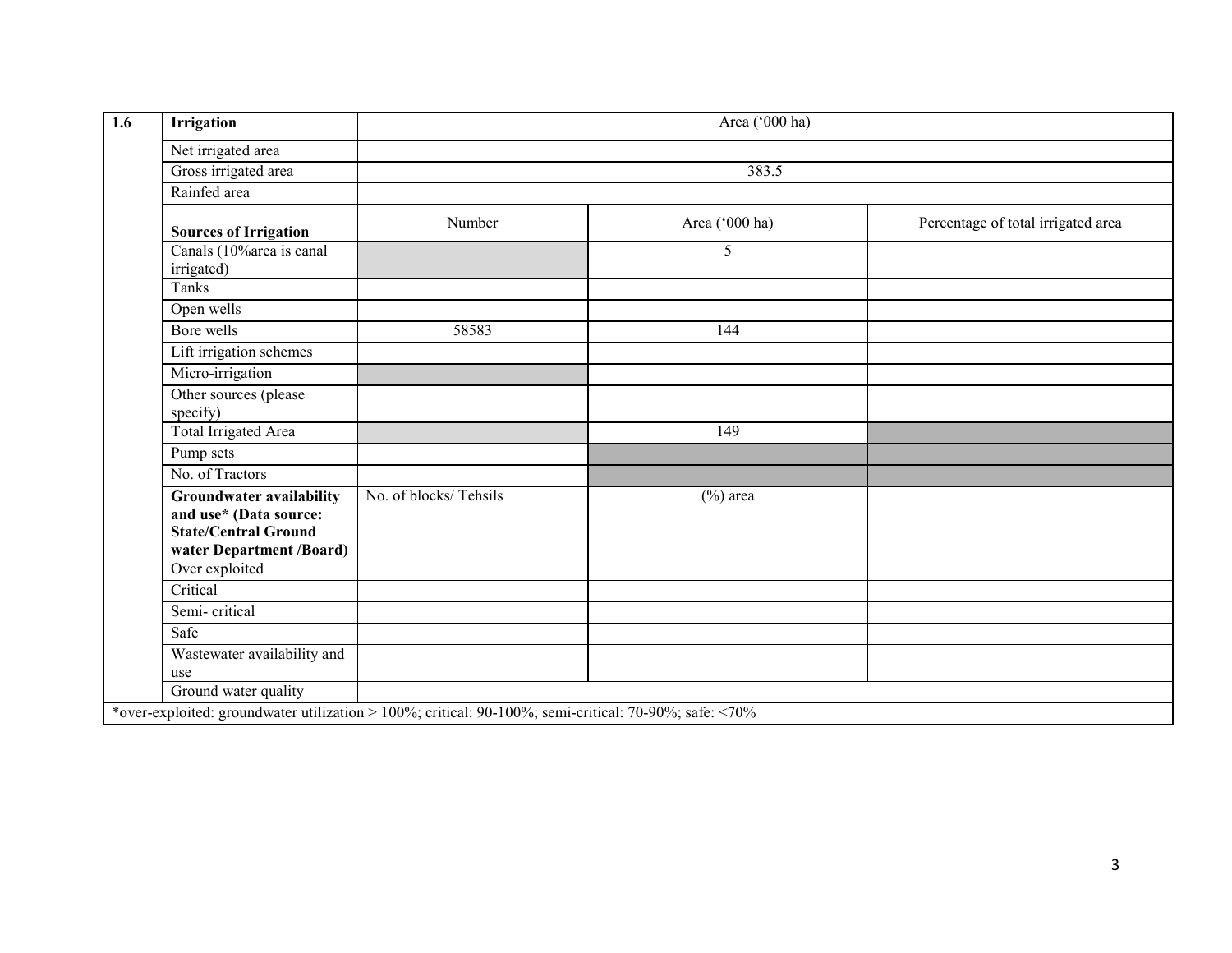| 1.7<br><b>S. No.</b> | <b>Major field crops</b> |                          | Area ('000 ha)           |                          |                          |                |                          |                          |                    |  |  |
|----------------------|--------------------------|--------------------------|--------------------------|--------------------------|--------------------------|----------------|--------------------------|--------------------------|--------------------|--|--|
|                      | cultivated               | <b>Kharif</b>            |                          |                          | Rabi                     |                |                          |                          | <b>Grand</b> total |  |  |
|                      |                          | <b>Irrigated</b>         | Rainfed                  | <b>Total</b>             | <b>Irrigated</b>         | Rainfed        | <b>Total</b>             | <b>Summer</b>            |                    |  |  |
|                      | Rice                     | 174                      | $\blacksquare$           | 174                      | $\overline{\phantom{a}}$ |                | $\overline{\phantom{a}}$ | $\sim$                   | 174                |  |  |
| $\bigcap$            | Wheat                    | $\blacksquare$           | $\overline{\phantom{a}}$ | $\overline{\phantom{a}}$ | 177                      |                | 177                      | $\overline{\phantom{a}}$ | 177                |  |  |
|                      | Barley                   | $\overline{\phantom{0}}$ | $\sim$                   | $\sim$                   |                          |                |                          | $\sim$                   |                    |  |  |
| 4                    | Rapeseed & Mustard       | $\blacksquare$           | $\overline{\phantom{0}}$ | $\overline{\phantom{0}}$ |                          | $\blacksquare$ |                          | $\overline{\phantom{a}}$ |                    |  |  |
|                      | Cotton                   | 5                        | $\sim$                   |                          | $\overline{\phantom{a}}$ |                | $\overline{\phantom{0}}$ | $\sim$                   |                    |  |  |
| Others<br>(specify)  |                          |                          |                          |                          |                          |                |                          |                          |                    |  |  |

### 1.7 Area under major field crops & horticulture (as per latest figures) (Specify year 2008-09 e.g., 2008-09)

| S.No.            | <b>Horticulture crops - Fruits</b>  | Area ('000 ha) |
|------------------|-------------------------------------|----------------|
|                  |                                     | <b>Total</b>   |
|                  | Kinnow                              | 0.1            |
| $\overline{c}$   | Peach                               | 0.01           |
| 3                | Guava                               | 0.2            |
| 4                | Ber                                 | 0.1            |
|                  | Horticulture crops - Vegetables     | <b>Total</b>   |
|                  | Potato                              |                |
|                  | <b>Medicinal and Aromatic crops</b> |                |
|                  |                                     |                |
| Others (specify) |                                     |                |
|                  | <b>Plantation crops</b>             | <b>Total</b>   |
|                  |                                     | $\blacksquare$ |
| Others (Specify) | Eg., industrial pulpwood crops etc. |                |
|                  | <b>Fodder crops</b>                 |                |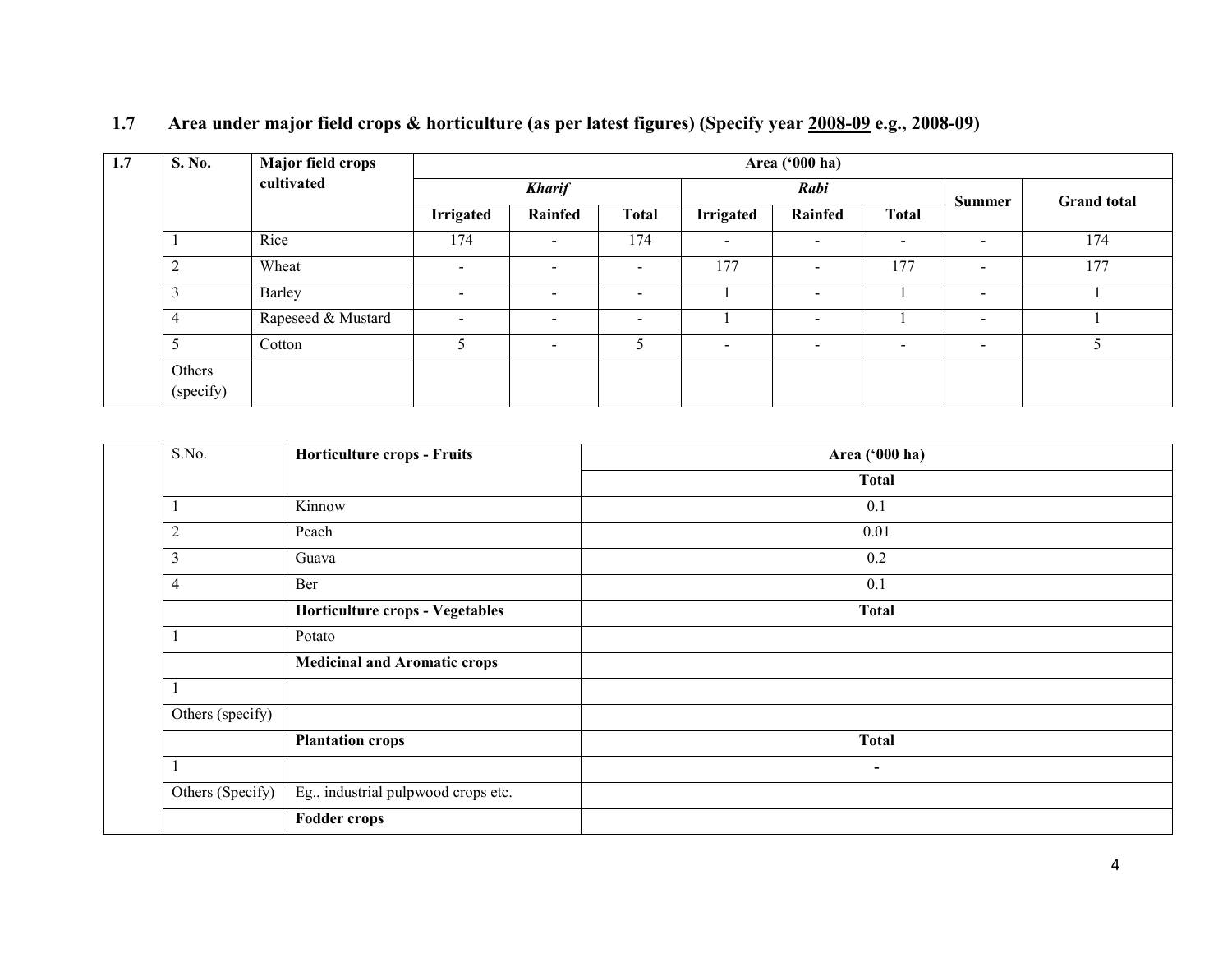| Others (Specify) |                        |  |
|------------------|------------------------|--|
|                  | Total fodder crop area |  |
|                  | <b>Grazing land</b>    |  |
|                  | Sericulture etc        |  |
|                  | Others (specify)       |  |

| 1.8  | Livestock (in number)                                              |                        | <b>Male ('000)</b> |                          | <b>Female ('000)</b>                     |                                                          | <b>Total ('000)</b>                            |  |
|------|--------------------------------------------------------------------|------------------------|--------------------|--------------------------|------------------------------------------|----------------------------------------------------------|------------------------------------------------|--|
|      | Non descriptive Cattle (local low yielding)                        |                        | 12.3               |                          | 14.2                                     | 26.5                                                     |                                                |  |
|      | Crossbred cattle                                                   |                        | 9.1                |                          | 56.4                                     |                                                          | 65.5                                           |  |
|      | Non descriptive Buffaloes (local low yielding)                     |                        | 0.8                |                          | 7.9                                      |                                                          | 8.7                                            |  |
|      | <b>Graded Buffaloes</b>                                            |                        | 26.04              |                          | 209.7                                    |                                                          | 235.8                                          |  |
|      | Goat                                                               |                        | 2.0                |                          | 8.6                                      |                                                          | 10.6                                           |  |
|      | Sheep                                                              |                        | 1.2                |                          | 4.1                                      |                                                          | 5.3                                            |  |
|      | Others Equine (Horse &Pony)                                        |                        | 0.6                |                          | 1.6                                      |                                                          | 2.3                                            |  |
|      | Commercial dairy farms (Number)                                    |                        |                    |                          |                                          |                                                          | 0.1                                            |  |
| 1.9  | Poultry                                                            |                        | No. of farms       |                          |                                          | Total No. of birds ('000)                                |                                                |  |
|      | Commercial                                                         | 16                     |                    |                          |                                          | 98.2                                                     |                                                |  |
|      | Backyard                                                           |                        | ۳                  |                          |                                          | 23.9                                                     |                                                |  |
| 1.10 | <b>Fisheries (Data source: Chief Planning Officer of district)</b> |                        |                    |                          |                                          |                                                          |                                                |  |
|      | A. Capture                                                         |                        |                    |                          |                                          |                                                          |                                                |  |
|      | i) Marine (Data Source: Fisheries<br>Department)                   | No. of fishermen       | <b>Boats</b>       |                          | <b>Nets</b>                              |                                                          | <b>Storage facilities</b><br>(Ice plants etc.) |  |
|      |                                                                    |                        | Mechanized         | Non-<br>mechanized       | Mechanized<br>(Trawl nets,<br>Gill nets) | Non-mechanized<br>(Shore Seines, Stake<br>$&$ trap nets) |                                                |  |
|      | $\blacksquare$                                                     |                        | $\blacksquare$     |                          | $\blacksquare$                           | $\blacksquare$                                           |                                                |  |
|      | ii) Inland (Data Source: Fisheries                                 | No. Farmer owned ponds |                    | <b>No. of Reservoirs</b> |                                          | No. of village tanks                                     |                                                |  |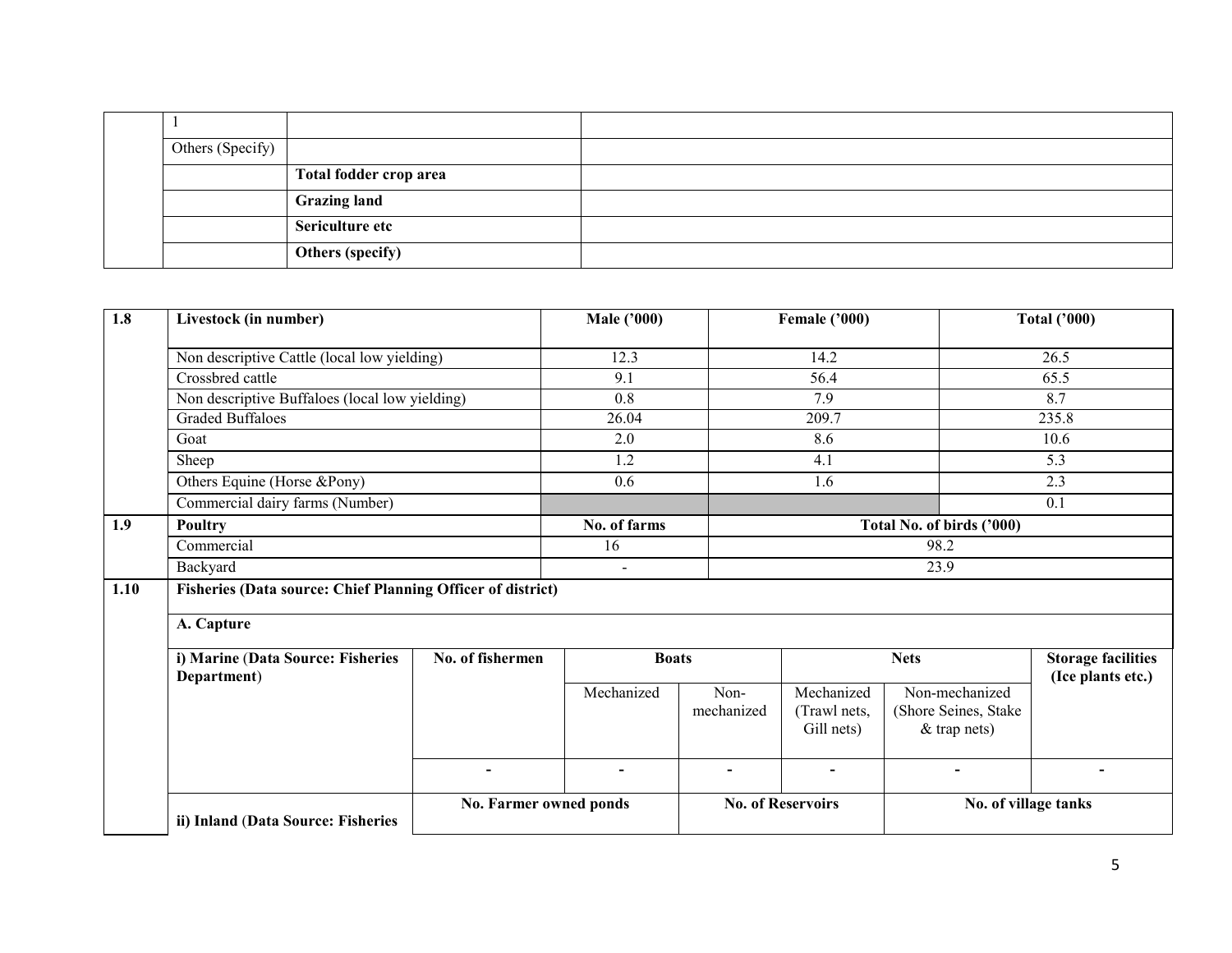| Department)                                                            | 20                     |              | 214                           |
|------------------------------------------------------------------------|------------------------|--------------|-------------------------------|
| <b>B.</b> Culture                                                      |                        |              |                               |
|                                                                        | Water Spread Area (ha) | Yield (t/ha) | <b>Production ('000 tons)</b> |
| i) Brackish water (Data Source: MPEDA/<br><b>Fisheries Department)</b> | 425.1                  | 5.4          | 2.3                           |
| ii) Fresh water (Data Source: Fisheries<br>Department)                 |                        |              |                               |

# 1.11 Production and Productivity of major crops (2008-09)

| 1.11 | Name of crop          |                       | <b>Kharif</b>                                                             |                       | Rabi                    | <b>Summer</b>         |                         | <b>Total</b>          |                         | Crop                                   |
|------|-----------------------|-----------------------|---------------------------------------------------------------------------|-----------------------|-------------------------|-----------------------|-------------------------|-----------------------|-------------------------|----------------------------------------|
|      |                       | Production<br>(000 t) | Productivity<br>(kg/ha)                                                   | Production<br>(000 t) | Productivity<br>(kg/ha) | Production<br>(000 t) | Productivity<br>(kg/ha) | Production<br>(000 t) | Productivity<br>(kg/ha) | residue as<br>fodder<br>(000)<br>tons) |
|      |                       |                       | Major Field crops (Crops to be identified based on total acreage)         |                       |                         |                       |                         |                       |                         |                                        |
|      | Rice                  | 80040                 | 4600                                                                      |                       |                         |                       |                         | 80000                 | 4600                    |                                        |
|      | Wheat                 |                       |                                                                           | 87300                 | 4932                    |                       |                         | 87300                 | 4932                    |                                        |
|      | Barley                |                       |                                                                           | 300                   | 3244                    |                       |                         | 300                   | 3244                    |                                        |
|      | Rapeseed &<br>Mustard |                       |                                                                           |                       | 1158                    |                       |                         |                       | 1158                    |                                        |
|      | Cotton                | 549                   | 1098                                                                      |                       |                         |                       |                         | 549                   | 1098                    |                                        |
|      |                       |                       | Major Horticultural crops (Crops to be identified based on total acreage) |                       |                         |                       |                         |                       |                         |                                        |
|      | Kinnow                | 246600                |                                                                           |                       |                         |                       |                         |                       |                         |                                        |
|      | Peach                 | 13700                 |                                                                           |                       |                         |                       |                         |                       |                         |                                        |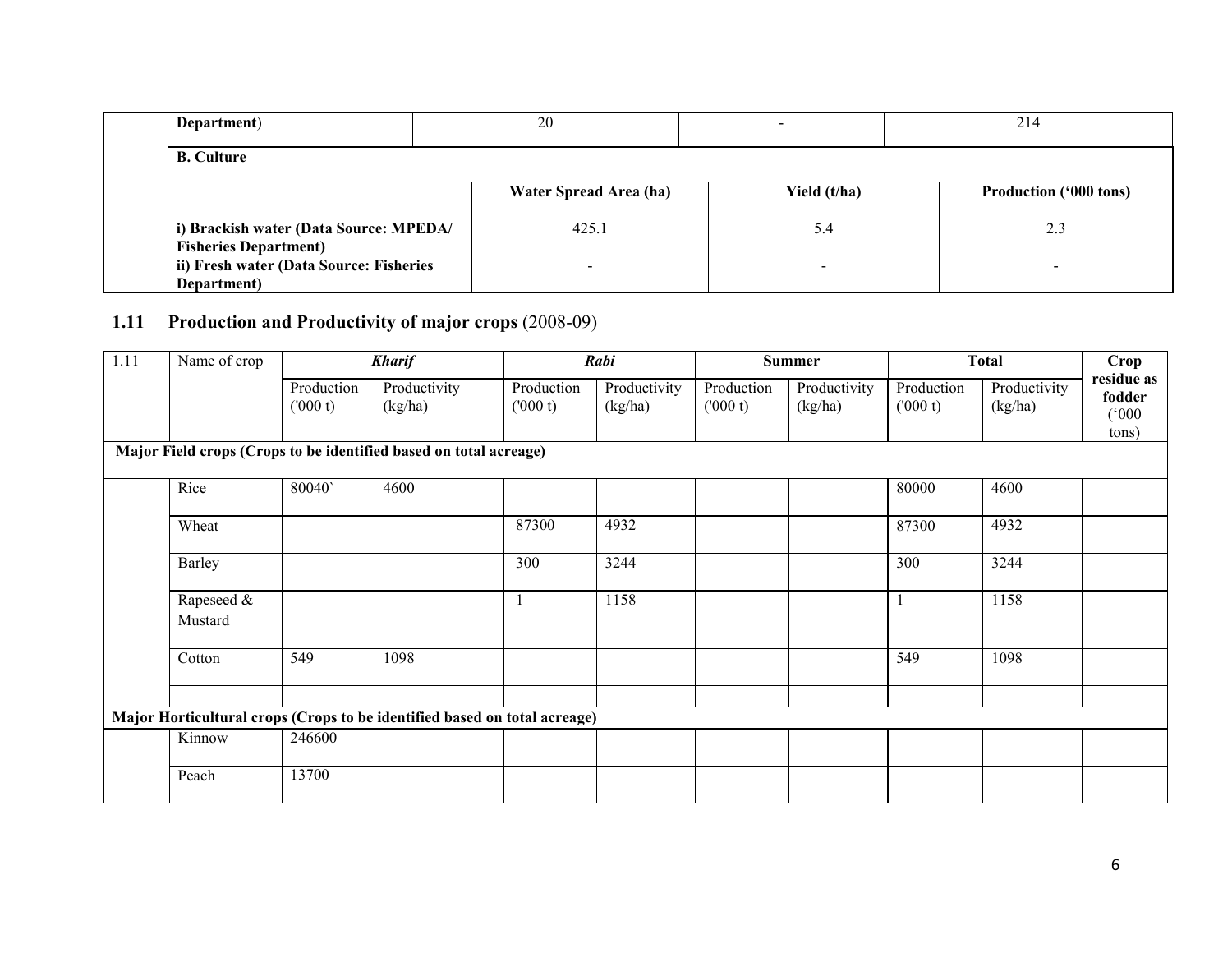| Guava  | 426600 |  |  |  |  |
|--------|--------|--|--|--|--|
| Ber    | 122600 |  |  |  |  |
| Others |        |  |  |  |  |

| Sowing window for 5 major<br>field crops<br>(start and end of normal sowing)<br>period) | Paddy                                       | Wheat                     | Cotton                                      | Oilseeds                                 |
|-----------------------------------------------------------------------------------------|---------------------------------------------|---------------------------|---------------------------------------------|------------------------------------------|
| Kharif-Rainfed                                                                          |                                             | $\overline{\phantom{0}}$  | $\overline{\phantom{a}}$                    |                                          |
| Kharif-Irrigated                                                                        | $2nd$ week of June to $1st$ week of<br>July |                           | $2nd$ week of April to $4th$<br>week of May |                                          |
| Rabi-Rainfed                                                                            |                                             | $\overline{\phantom{a}}$  | $\sim$                                      |                                          |
| Rabi-Irrigated                                                                          |                                             | $4th$ week of Oct. to 1st | $\overline{\phantom{a}}$                    | $2nd$ week Oct. to $1st$<br>week of Dec. |
|                                                                                         |                                             |                           | week of Dec.                                |                                          |

| 1.13 | What is the major contingency the district is prone to? (Tick mark)                                                                                         | Regular                  | <b>Occasional</b> | <b>None</b> |
|------|-------------------------------------------------------------------------------------------------------------------------------------------------------------|--------------------------|-------------------|-------------|
|      | Drought                                                                                                                                                     | -                        |                   |             |
|      | Flood                                                                                                                                                       | -                        |                   |             |
|      | Cyclone                                                                                                                                                     | $\overline{\phantom{a}}$ |                   |             |
|      | Hail storm                                                                                                                                                  |                          |                   |             |
|      | Heat wave                                                                                                                                                   |                          |                   |             |
|      | Cold wave                                                                                                                                                   |                          |                   |             |
|      | Frost                                                                                                                                                       | $\overline{\phantom{0}}$ |                   |             |
|      | Sea water intrusion                                                                                                                                         | $\overline{\phantom{0}}$ |                   |             |
|      | Pests and disease outbreak (Yellow rust on wheat, BLB on paddy, Late blight on potato,<br>Sucking pests like aphids, jassid, whitefly, Mealy bug in cotton) |                          |                   |             |
|      | Others Yellow vein mosaic virus in Mungbean                                                                                                                 |                          |                   |             |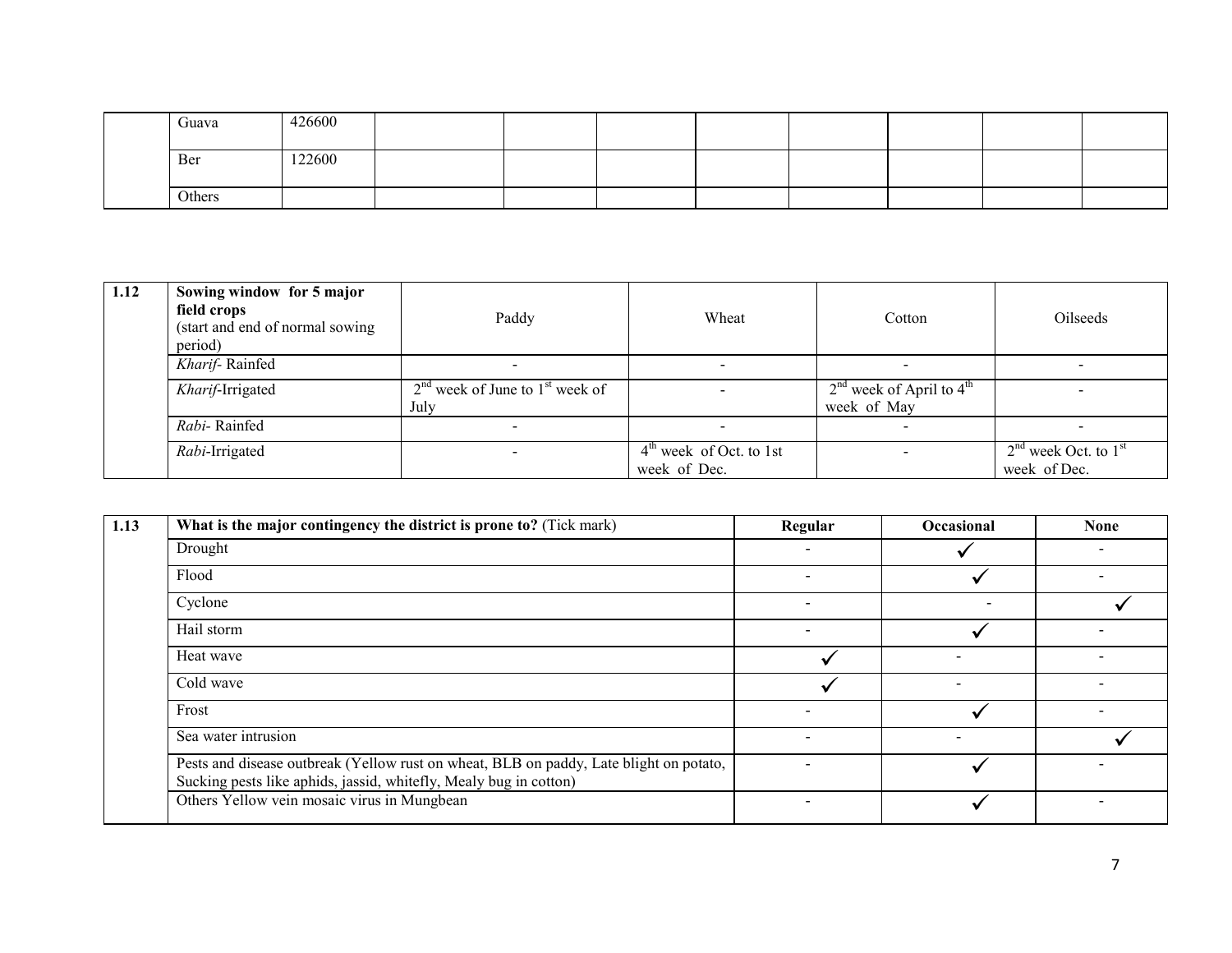| 1.14 | Include Digital maps of the<br>district for | Location map of district within State as Annexure I | Enclosed: NO |
|------|---------------------------------------------|-----------------------------------------------------|--------------|
|      |                                             | Mean annual rainfall as Annexure 2                  | Enclosed: NO |
|      |                                             | Soil map as Annexure 3                              | Enclosed: NO |

### 2.0 Strategies for weather related contingencies

## 2.1 Drought: N A

| <b>Condition</b>                                                        |                      | <b>Suggested Contingency measures</b> |                         |                           |                   |
|-------------------------------------------------------------------------|----------------------|---------------------------------------|-------------------------|---------------------------|-------------------|
|                                                                         | <b>Major Farming</b> | <b>Normal Crop/cropping system</b>    | Change in crop/cropping | <b>Agronomic measures</b> | <b>Remarks</b> on |
|                                                                         | situation            |                                       | svstem                  |                           | Implementation    |
| Delayed/limited<br>release of water in<br>canals due to low<br>rainfall |                      |                                       | N A                     |                           |                   |

## 2.1.1 Rainfed situation: N A

| Condition                                                               |                      |                                    | <b>Suggested Contingency measures</b> |                           |                   |
|-------------------------------------------------------------------------|----------------------|------------------------------------|---------------------------------------|---------------------------|-------------------|
|                                                                         | <b>Major Farming</b> | <b>Normal Crop/cropping system</b> | Change in crop/cropping               | <b>Agronomic measures</b> | <b>Remarks</b> on |
|                                                                         | situation            |                                    | system                                |                           | Implementation    |
| Delayed/limited<br>release of water in<br>canals due to low<br>rainfall |                      |                                    | ΝA                                    |                           |                   |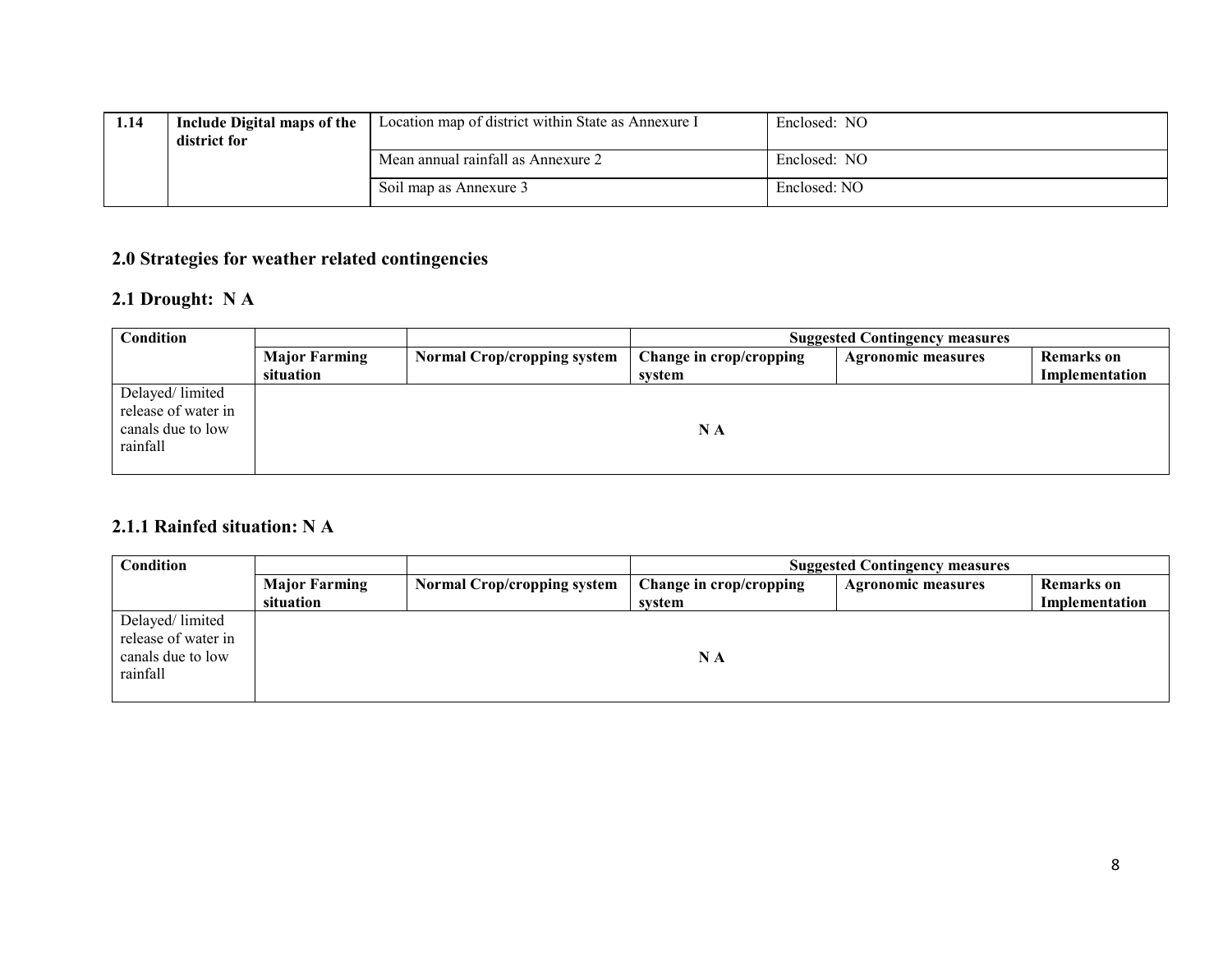# 2.1.2 Irrigated situation

| Condition           |                      |                                    | <b>Suggested Contingency measures</b> |                                  |                   |
|---------------------|----------------------|------------------------------------|---------------------------------------|----------------------------------|-------------------|
|                     | <b>Major Farming</b> | <b>Normal Crop/cropping system</b> | Change in crop/cropping               | <b>Agronomic measures</b>        | <b>Remarks</b> on |
|                     | situation            |                                    | system                                |                                  | Implementation    |
| Delayed/limited     | Canal / Tube well    | Cotton - Wheat                     | Cotton - oilseeds                     | Cotton                           |                   |
| release of water in | irrigated alluvial   | Rice – Wheat                       |                                       | i. Ridge planting with each      |                   |
| canals due to low   | soils                |                                    | Cotton - MRC7017 BG-II                | furrow irrigation,               |                   |
| rainfall            |                      |                                    | MRC7031BG-II                          | ii. Gap filling by transplanting |                   |
|                     |                      |                                    |                                       | 21 days old cotton seedlings.    |                   |
|                     |                      |                                    | Toria (PBT 37)                        | iii. Alternate furrow irrigation |                   |
|                     |                      |                                    | Raya (PBR 210 and PBR                 | with poor quality Tube well      |                   |
|                     |                      |                                    | 97)                                   | water after PSI with Canal       |                   |
|                     |                      |                                    | Gobhi Sarson (PGSH 51                 | water.                           |                   |
|                     |                      |                                    | and GSL 2)                            | Rice                             |                   |
|                     |                      |                                    | Rice                                  |                                  |                   |
|                     |                      |                                    | <i>i.</i> Grow short duration         |                                  |                   |
|                     |                      |                                    | varieties (PR 115)                    | Wheat                            |                   |
|                     |                      |                                    | ii. Basmati plantation                | i. Bi-directional sowing / Bed   |                   |
|                     |                      |                                    |                                       | planting                         |                   |
|                     |                      |                                    | Wheat                                 | ii. closed spacing<br>(7.5x22.5  |                   |
|                     |                      |                                    | <i>i.</i> Grow late sown varieties    | cms)                             |                   |
|                     |                      |                                    | (PBW 590 and PBW 509)                 | iii. Seed priming                |                   |
|                     |                      |                                    |                                       |                                  |                   |
|                     |                      |                                    | Rapeseed-mustard                      | Rapeseed-mustard                 |                   |
|                     |                      |                                    | Prefer raya var. PBR 97               |                                  |                   |
|                     |                      |                                    | under scarce water supply.            |                                  |                   |

| <b>Condition</b>    |                      | <b>Suggested Contingency measures</b> |                         |                           |                   |
|---------------------|----------------------|---------------------------------------|-------------------------|---------------------------|-------------------|
|                     | <b>Major Farming</b> | Crop/cropping system                  | Change in crop/cropping | <b>Agronomic measures</b> | <b>Remarks</b> on |
|                     | situation            |                                       | svstem                  |                           | Implementation    |
| Non release of      |                      |                                       |                         |                           |                   |
| water in canals     |                      |                                       | ΝA                      |                           |                   |
| under delayed onset |                      |                                       |                         |                           |                   |
| of monsoon in       |                      |                                       |                         |                           |                   |
| catchment           |                      |                                       |                         |                           |                   |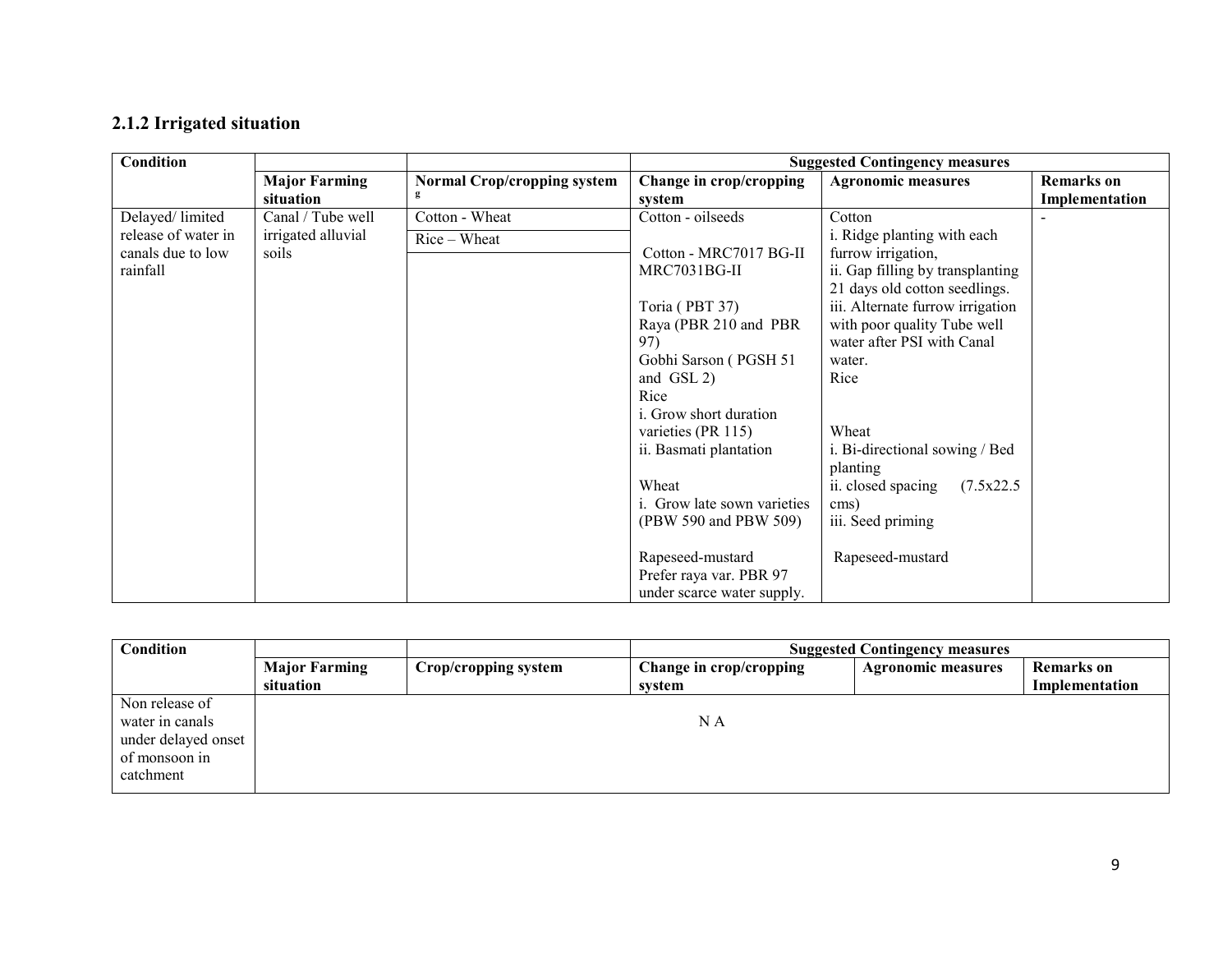| <b>Condition</b>                                                                     |                                   |                      | <b>Suggested Contingency measures</b> |                           |                                     |  |
|--------------------------------------------------------------------------------------|-----------------------------------|----------------------|---------------------------------------|---------------------------|-------------------------------------|--|
|                                                                                      | <b>Major Farming</b><br>situation | Crop/cropping system | Change in crop/cropping<br>system     | <b>Agronomic measures</b> | <b>Remarks</b> on<br>Implementation |  |
| Lack of inflows<br>into tanks due to<br>insufficient<br>/delayed onset of<br>monsoon |                                   |                      | N A                                   |                           |                                     |  |

| Condition                                                      |                      |                      |                         | <b>Suggested Contingency measures</b> |                   |
|----------------------------------------------------------------|----------------------|----------------------|-------------------------|---------------------------------------|-------------------|
|                                                                | <b>Major Farming</b> | Crop/cropping system | Change in crop/cropping | <b>Agronomic measures</b>             | <b>Remarks</b> on |
| Insufficient<br>groundwater<br>recharge due to low<br>rainfall | situation            |                      | system<br>N A           |                                       | Implementation    |
| Any other condition<br>(specify)                               |                      |                      | N A                     |                                       |                   |

### 2.2 Un-timely (unseasonal) rains

| Condition                                                               | Suggested contingency measure                                        |                                                                                                                 |                                                                            |                                           |  |  |
|-------------------------------------------------------------------------|----------------------------------------------------------------------|-----------------------------------------------------------------------------------------------------------------|----------------------------------------------------------------------------|-------------------------------------------|--|--|
| Heavy rainfall with<br>high speed winds in<br>a short span <sup>2</sup> | <b>Vegetative stage</b>                                              | <b>Flowering stage</b>                                                                                          | Crop maturity stage                                                        | Post harvest                              |  |  |
| Cotton                                                                  | Ridge planting, pumping out excess<br>rain water                     | Pumping out excess rain water, application<br>of nitrogenous fertilizer, foliar spay of 2 %<br>KNO <sub>3</sub> | Pumping out excess rain<br>water and chemical control<br>of pests/diseases | Storage of produce at<br>safer place      |  |  |
| Rice                                                                    | Pumping out excess rain water,<br>Nitrogenous fertilizer application | Pumping out excess rain water.                                                                                  | Pumping out excess rain<br>water                                           | Shifting of produce<br>at safer place for |  |  |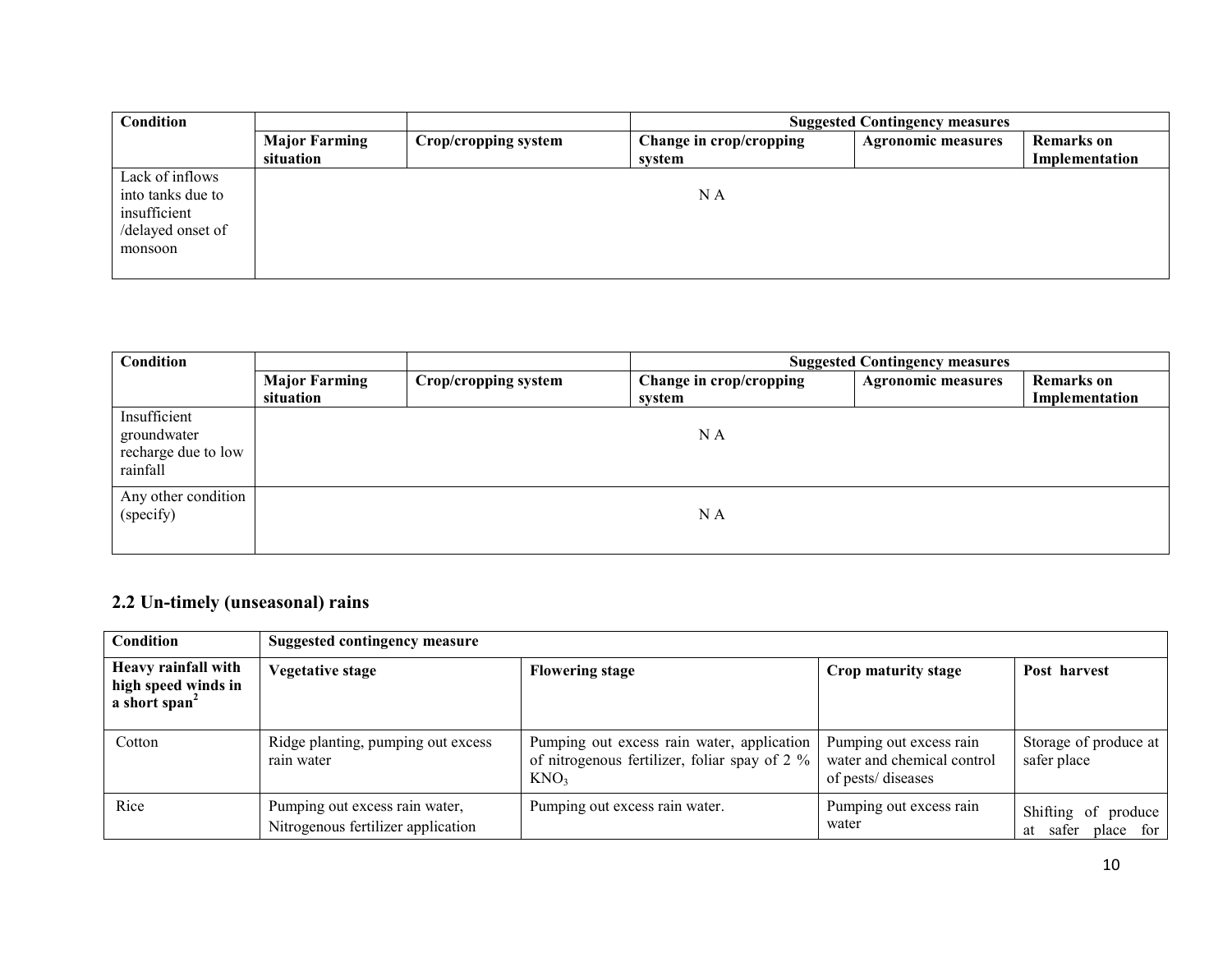|                  |                                                                                                                                                                                    |                                                                                                 |                                                                                                                                                                  | drying.                                                                         |
|------------------|------------------------------------------------------------------------------------------------------------------------------------------------------------------------------------|-------------------------------------------------------------------------------------------------|------------------------------------------------------------------------------------------------------------------------------------------------------------------|---------------------------------------------------------------------------------|
| Wheat            | Bed / bidirectional sowing,<br>Pumping out excess rain water,<br>apply Nitrogenous fertilizer<br>and Gypsum(100 kg/acre) to<br>check nitrogen & sulphur<br>Deficiency respectively | Pumping out excess rain water, foliar spray<br>of 3% urea solution                              | $-do-$                                                                                                                                                           | Shifting of produce<br>at safer place for<br>drying                             |
| Rapeseed-mustard | Drain out excess rain water,<br>Nitrogenous fertilizer application                                                                                                                 | Drain out excess rain water,                                                                    |                                                                                                                                                                  | Shifting of produce<br>at safer place for<br>drying                             |
| Horticulture     |                                                                                                                                                                                    |                                                                                                 |                                                                                                                                                                  |                                                                                 |
| Ber              | Drainage of excess water                                                                                                                                                           | Drainage of excess water and Chemical<br>control of powdery mildew                              | Cultivation of early ripening<br>cultivars, clean cultivation/<br>sanitation for control of fruit<br>fly. Chemical control of<br>powdery mildew and fruit<br>fly | Pick the mature but<br>firm fruit and shift at<br>proper place                  |
| Guava            | Drainage of excess water, raising of<br>soil surface around the trunk to control<br>guava wilt                                                                                     | Drain out excess rain water and adopt crop<br>regulation measures to avoid rainy season<br>crop | Drainage of excess water,<br>clean cultivation/sanitation<br>for control of fruit fly                                                                            | Pick the mature but<br>firm fruit and shift at<br>proper place                  |
| Peach            | Drainage of excess water                                                                                                                                                           | Drainage of excess water, chemical control<br>of insects and pests.                             | Cultivation of early ripening<br>cultivars, Drainage of excess<br>water, clean cultivation/<br>sanitation for control of fruit<br>fly                            | Shifting and storage<br>of harvested fruits at<br>proper place.                 |
| Grapes           | Drainage of excess water, chemical<br>control of anthracnose                                                                                                                       | Drain out excess rain water, chemical<br>control of Anthracnose                                 | Cultivation of early ripening<br>cultivars and application of<br>Israeli technique f or quality<br>improvement                                                   | Shifting and storage<br>of rainy season<br>harvested fruits at<br>proper place. |
| Chillies         | Replanting                                                                                                                                                                         | Drain out excess rain water and earthing up<br>of ridges.                                       | Wilting and lodging.<br>Pumping of excess rain<br>water and spray the crop<br>with Dithane M-45 or Blitox<br>@ 3 gm<br>per litter water                          | Avoid Rotting and<br>discoluoration of<br>fruits                                |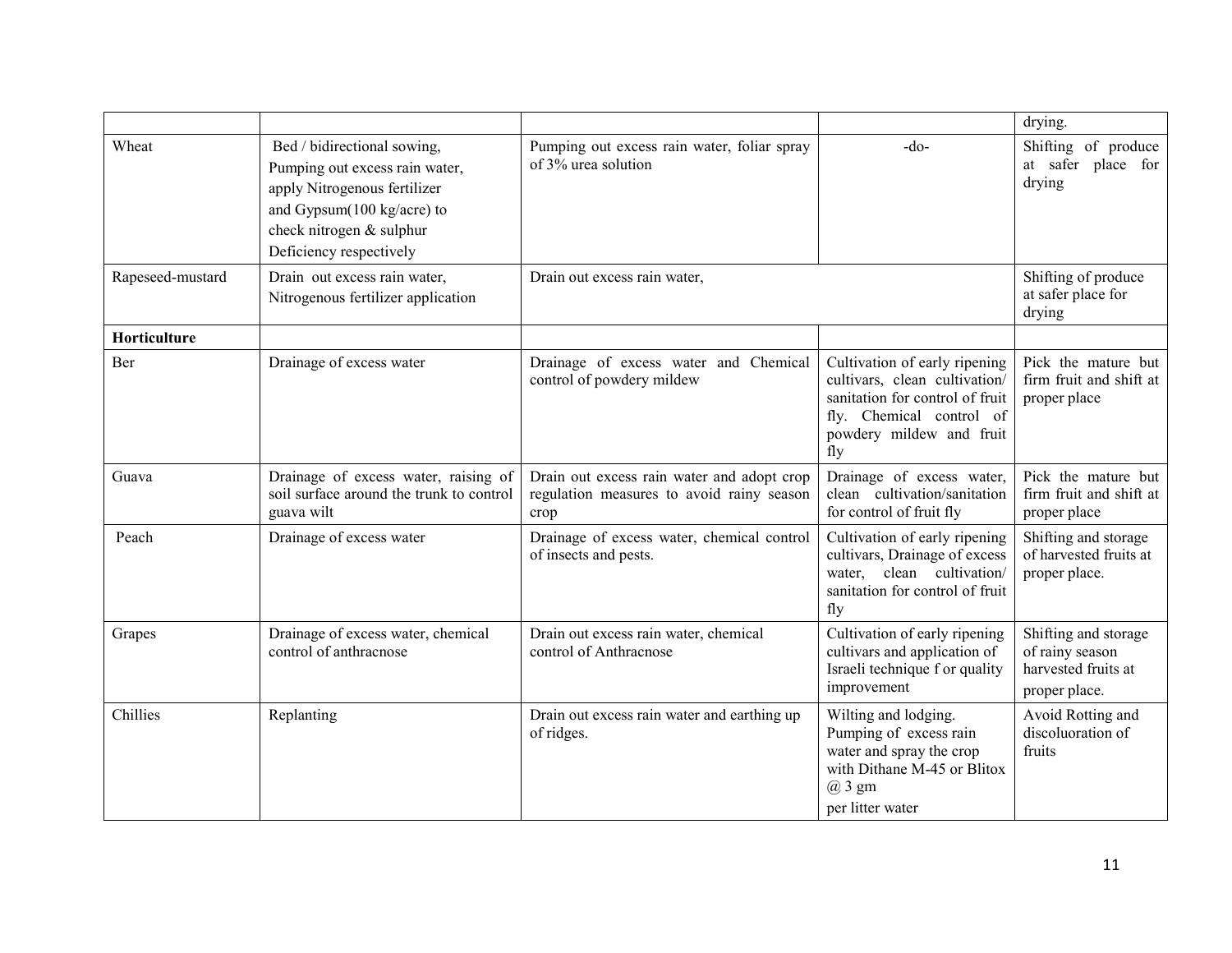| Potato                                                 | Manual weed control, earthing up and<br>apply second dose of Nitrogen<br>fertilizer                 | Drain out excess water, spray Ridomil $@500$ g/acre to check late blight                                                                                                                                                                                                                                                                                                                                                                                                                                                                                                                                                                                                                          |                                                                                                                                                                                                   | Keep the crop under<br>sheds for curing<br>before storage                                                                                                                                              |
|--------------------------------------------------------|-----------------------------------------------------------------------------------------------------|---------------------------------------------------------------------------------------------------------------------------------------------------------------------------------------------------------------------------------------------------------------------------------------------------------------------------------------------------------------------------------------------------------------------------------------------------------------------------------------------------------------------------------------------------------------------------------------------------------------------------------------------------------------------------------------------------|---------------------------------------------------------------------------------------------------------------------------------------------------------------------------------------------------|--------------------------------------------------------------------------------------------------------------------------------------------------------------------------------------------------------|
| Cauliflower                                            | Replanting                                                                                          | Drain out excess rain water                                                                                                                                                                                                                                                                                                                                                                                                                                                                                                                                                                                                                                                                       |                                                                                                                                                                                                   |                                                                                                                                                                                                        |
| Peas                                                   | Spray the standing crop with Bavistin<br>or Captan@3g/litre and Drain out<br>excess rain water      | Spray Mancozeb $@$ 3g / litre to check rotting of pods and Drain out excess<br>rain water. Prefer bed sowing.                                                                                                                                                                                                                                                                                                                                                                                                                                                                                                                                                                                     |                                                                                                                                                                                                   | $\blacksquare$                                                                                                                                                                                         |
| Outbreak of pests and diseases due to unseasonal rains |                                                                                                     |                                                                                                                                                                                                                                                                                                                                                                                                                                                                                                                                                                                                                                                                                                   |                                                                                                                                                                                                   |                                                                                                                                                                                                        |
| Cotton                                                 | Spray Larwin@250g<br>Or Ekalux 800ml/acre<br>to check Mealy bug                                     | Insect/Pests: Spray Imedachloprid 40 ml/ Pride20ml/acre for Jassid;<br>Hostathion 600 ml/acreagainst white fly;Larwin@250gOr Ekalux<br>800ml/acre to check Mealy bug; synthetic pyrithroids/Carbamate<br>insecticides against Pink/ spotted /American (small size) boll worm;<br>Organophosphate/Naturalite/ oxaddiazine against American(big size) boll<br>worm and Carbamate/ Organochlorinate/ Organophosphates against<br>Tobacco boll worm.<br>Diseases: grow LH 144/LH 2076 against Leaf curl;; Cobalt chloride(CoCl <sub>2</sub><br>) to check para wilt, Spray blitox+streptocycline against Bacterial Blight<br>and Blitox/Captan for control of Anthracnose, leaf blight and leaf spot. |                                                                                                                                                                                                   | Storage of produce in<br>dry place                                                                                                                                                                     |
| Rice                                                   | Nuvacron/Monocil<br>$\mathcal{a}$<br>Spray<br>560<br>ml/acre against leaf folder and stem<br>borer. | Insect/Pests: Spray Nuvacron /Monocil @ 560 ml/acre against leaf folder<br>and stem borer; Confidor @40 ml/acre/ Ekalux @ 800 ml/acre against Plant<br>hoppers/Rice ear cutting caterpillar.<br>Diseases: Grow PR 120, PR 111 against Bacterial leaf blight (BLB); spray<br>Blitox(500ml)/Tilt (200ml) per acre to control False smut; Spray Tilt $\omega$<br>200m l/acre against sheath blight, Sheath rot and Bunt diseases.                                                                                                                                                                                                                                                                    |                                                                                                                                                                                                   | Storage of produce in<br>dry place                                                                                                                                                                     |
| Wheat                                                  | Spray pesticide to control Pink boll<br>worm especially in rice fields.                             | Spray Nuvacron $@150$ ml/acre to control sucking<br>pest (Aphid)                                                                                                                                                                                                                                                                                                                                                                                                                                                                                                                                                                                                                                  | Spray Nuvacron<br>$@150$ ml/acre to<br>control Aphid, Ekalux<br>for Army worm<br>$(Q400 \text{ ml})$ ; Boll worm<br>(800 ml) per acre and<br>Tilt @200ml/acre to<br>check Karnel bunt &<br>rusts. | Treat the produce<br>meant for seed with<br>250gm Malathion<br>dust $(5%)$ and<br>disinfest 10gunny<br>bags with 5 ml<br>cymbush/10 litres<br>water, Godowns with<br>100 ml ythion/10<br>litres water. |
| Rapeseed-mustard                                       |                                                                                                     | <b>Diseases:</b> Two Sprays of Indofil M-45/ Blitox $\omega$ 250 g/acre at interval of                                                                                                                                                                                                                                                                                                                                                                                                                                                                                                                                                                                                            |                                                                                                                                                                                                   | Shifting of produce                                                                                                                                                                                    |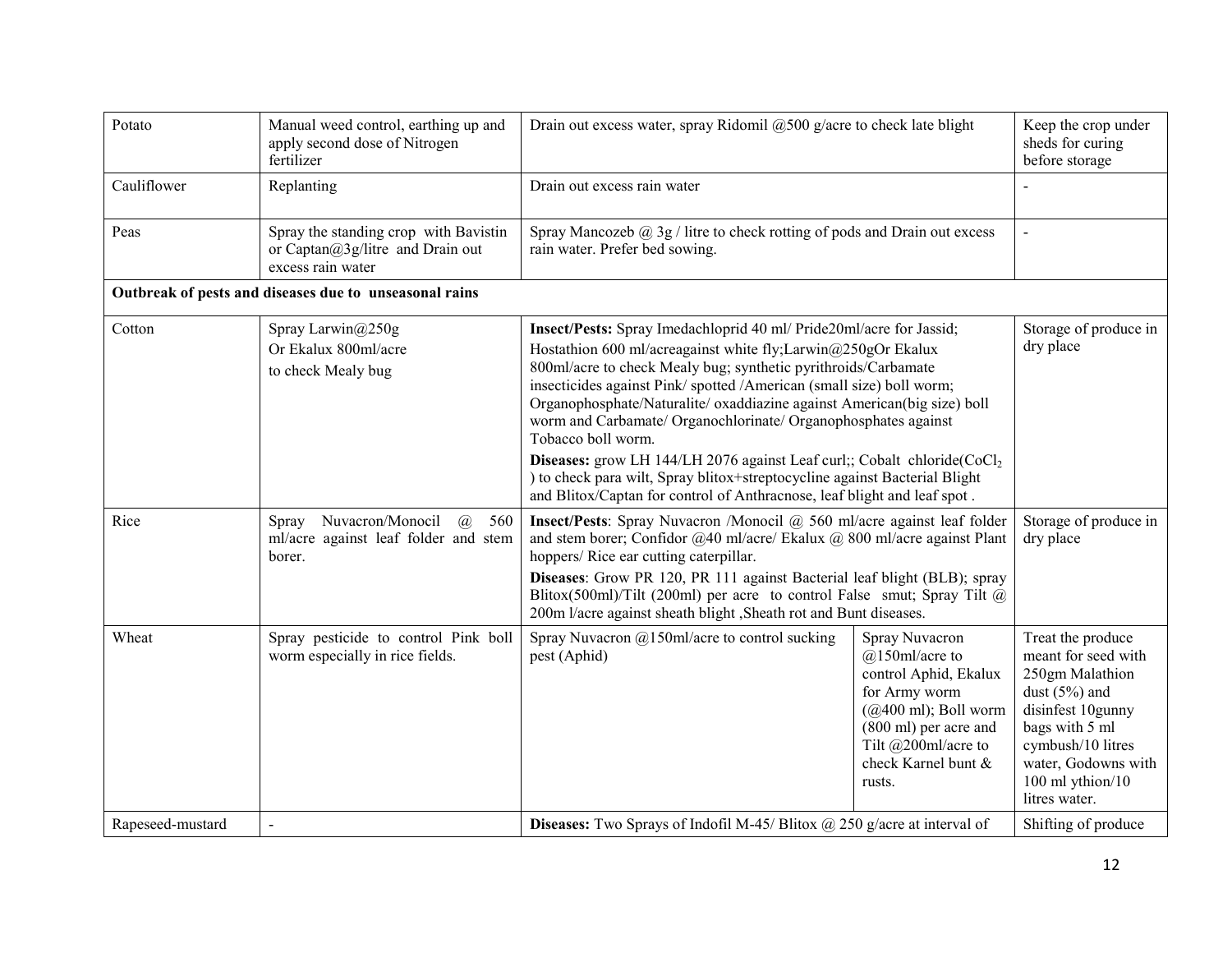|              |                                                                                                                                                                                                                                                                                                                                                                       | 15 days to control the incidence of White rust and Alternaria blight.                                                                                                                                                                                                                                                                                                |                                                                                                                                                                                                                                                                     | at safer place for                                                       |
|--------------|-----------------------------------------------------------------------------------------------------------------------------------------------------------------------------------------------------------------------------------------------------------------------------------------------------------------------------------------------------------------------|----------------------------------------------------------------------------------------------------------------------------------------------------------------------------------------------------------------------------------------------------------------------------------------------------------------------------------------------------------------------|---------------------------------------------------------------------------------------------------------------------------------------------------------------------------------------------------------------------------------------------------------------------|--------------------------------------------------------------------------|
|              |                                                                                                                                                                                                                                                                                                                                                                       | Aphids: spray 40g Actara 25 WG or 400 ml Endosulfan 35EC in 80-125<br>litres of water per acre to check aphid.                                                                                                                                                                                                                                                       |                                                                                                                                                                                                                                                                     | drying                                                                   |
| Horticulture |                                                                                                                                                                                                                                                                                                                                                                       |                                                                                                                                                                                                                                                                                                                                                                      |                                                                                                                                                                                                                                                                     |                                                                          |
| Ber          | Chemical control (At early and smaller<br>scale pluck the leaves with egg masses<br>and young caterpillars destroy<br>And spray 750 g Hexavin 50 WP<br>(Carbaryl in 250 L of water) of Leaf<br>eating caterpillar and diseases like<br>powdery mildew.                                                                                                                | Chemical control (At early and smaller scale<br>pluck the leaves with egg masses and young<br>caterpillers destroy<br>And spray 750 g Hexavin 50 WP (Carbaryl in 250)<br>L of water) of Leaf eating caterpillar and diseases<br>like powdery mildew (Spray 0.25 % wettable<br>Sulphur or Karathane 40 EC in September, mid<br>October, Mid November and mid December | cultivation/<br>Clean<br>sanitation and spray of<br>Rogar 30 EC @ 500<br>ml in 300 l water for<br>control of fruit fly and<br>Chemical control of<br>diseases like powdery<br>mildew/leaf mould                                                                     | Pick the fruit at green<br>and firm stage and<br>shift at proper place   |
| Guava        | Chemical control (Clean cultivation/<br>sanitation and spray of Sumicidin 20<br>EC $(a)$ 1250 ml in 500 l water for<br>control of fruit fly and Chemical<br>control (Spray the trees with 300 g of<br>Blitox or 300 g Captan in 100 l of<br>water) of anthracnose of guava) of<br>sucking pests and diseases and drain<br>out excessive water to avoid guava<br>wilt. | Chemical control Clean cultivation/sanitation and<br>spray of Sumicidin 20 EC $@$ 1250 ml in 500 1<br>water for control of fruit fly and Chemical control<br>(Spray the trees with 300 g of Blitox or 300 g<br>Captan in 100 1 of water) of anthracnose of<br>guava) of sucking pests and diseases like<br>anthracnose.                                              | Clean<br>cultivation/<br>sanitation and spray of<br>Sumicidin 20 EC @<br>1250 ml in 500 l water<br>for control of fruit fly<br>and Chemical control<br>(Spray the trees with<br>300 g of Blitox or 300<br>g Captan in 100 1 of<br>water) of anthracnose<br>of guava | Pick the fruit at green<br>and firm stage and<br>shift at proper place   |
| Peach        | Chemical control (spray the tree with<br>Malathion 800 ml in 500 L of water)<br>of sucking pests and diseases. Apply<br>Mashobra paste after clearing wound<br>for control of bacterial canker and<br>gummosis.                                                                                                                                                       | Spray 800 ml Rogar 30EC in 500 l of water for<br>control of Peach leaf curl aphid.                                                                                                                                                                                                                                                                                   | Cultivation of early<br>cultivars,<br>ripening<br>Clean<br>cultivation/<br>sanitation and spray of<br>Sumicidin 20 EC @<br>1250 ml in 500 l water<br>for control of fruit fly                                                                                       | Pick the fruit at green<br>and<br>firm<br>stage,<br>storage in CFB boxes |
| Grapes       | Chemical control (chemical control<br>Spray 500 ml Malathion 50 EC and<br>1) Prune the shoots in in Jan and Feb,<br>Spray Bordeaux mixture in last week<br>of March, Spray Bavistan 50 WP @<br>500g in last week<br>of May in 500 L of water, Spray                                                                                                                   | Chemical control (chemical control<br>Spray 500 ml Malathion 50 EC and<br>1) Prune the shoots in in Jan and Feb,<br>Spray Bordeaux mixture in last week of March,<br>Spray Bavistan 50 WP $(a)$ 500g in last week<br>of May in 500 L of water, Spray Bavistan 50 WP<br>$@$ 500g in mid July in 500 L of water,                                                       | Chemical control<br>Spray 500 ml<br>Malathion 50 EC and<br>1) Prune the shoots in<br>in Jan and Feb,<br>Spray Bordeaux<br>mixture in last week of                                                                                                                   | Timely harvesting of<br>grapes, storage in<br>proper CFB boxes           |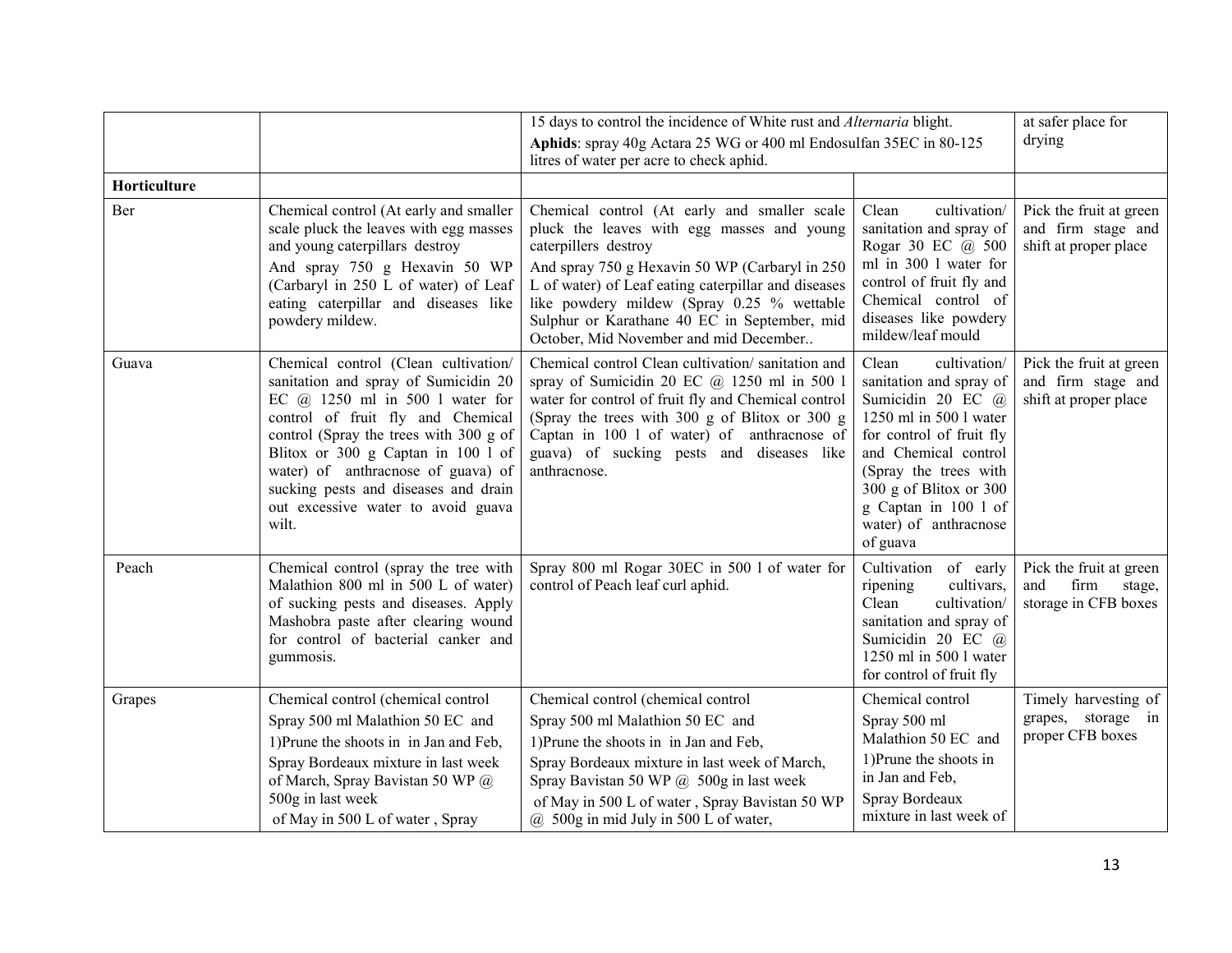|             | Bavistan 50 WP @ 500g in mid July<br>in 500 L of water, chemical control of<br>sucking pests and diseases like downy<br>mildew/powdery mildew/anthracnose | chemical control of sucking pests and<br>diseases like downy mildew/ powdery mildew/<br>anthracnose                                    | March, Spray Bavistan<br>50 WP $\omega$ 500g in last<br>week<br>of May in 500 L of<br>water, Spray Bavistan<br>50 WP @ 500g in mid<br>July in 500 L of water,<br>of sucking pests,<br>diseases like powdery<br>mildew/<br>downy<br>mildew<br>/anthracnose/<br>chicken<br>and<br>hen<br>disease/shot berry etc |                   |
|-------------|-----------------------------------------------------------------------------------------------------------------------------------------------------------|----------------------------------------------------------------------------------------------------------------------------------------|---------------------------------------------------------------------------------------------------------------------------------------------------------------------------------------------------------------------------------------------------------------------------------------------------------------|-------------------|
| Chilli      |                                                                                                                                                           | Spray Endosulfan $\omega$ 1 litre/ acre to check fruit borer and spray the crop<br>with M -45 or Blitox $\omega$ 3 gm per litter water |                                                                                                                                                                                                                                                                                                               | Keep in dry place |
| Potato      |                                                                                                                                                           | spray Ridomil $@500$ g/acre to the late blight                                                                                         |                                                                                                                                                                                                                                                                                                               |                   |
| Cauliflower | Spray Mencozeb $\omega$ 3g / litre to check downy mildew                                                                                                  |                                                                                                                                        |                                                                                                                                                                                                                                                                                                               |                   |
| Peas        |                                                                                                                                                           | Spray Endosulfan $\omega$ 1 litre/ acre to check pod borer                                                                             |                                                                                                                                                                                                                                                                                                               |                   |

# 2.3 Extreme events: Heat wave / Cold wave/Frost/ Hailstorm

| <b>Extreme event type</b> | Suggested contingency measure                                                                                              |                                                                                                                     |                           |            |  |
|---------------------------|----------------------------------------------------------------------------------------------------------------------------|---------------------------------------------------------------------------------------------------------------------|---------------------------|------------|--|
|                           | Seedling / nursery stage                                                                                                   | <b>Vegetative stage</b>                                                                                             | Reproductive<br>stage     | At harvest |  |
| <b>Heat Wave</b>          |                                                                                                                            |                                                                                                                     |                           |            |  |
| Cotton                    | Heavy rainy? (psi) with canal water, planting of crop<br>on eastern side Of N-S ridge, gap filling<br>and light irrigation | Apply light irrigation                                                                                              | NA.                       | <b>NA</b>  |  |
| Rice                      | Correct Iron deficiency with 0.5 per cent<br>iron sulphate spray, light and frequent irrigation                            | Pounding of water for fifteen days<br>after transplanting to check iron<br>deficiency and for crop<br>establishment | NA                        | NA         |  |
| Wheat                     | NA                                                                                                                         | <b>NA</b>                                                                                                           | Apply light<br>irrigation | <b>NA</b>  |  |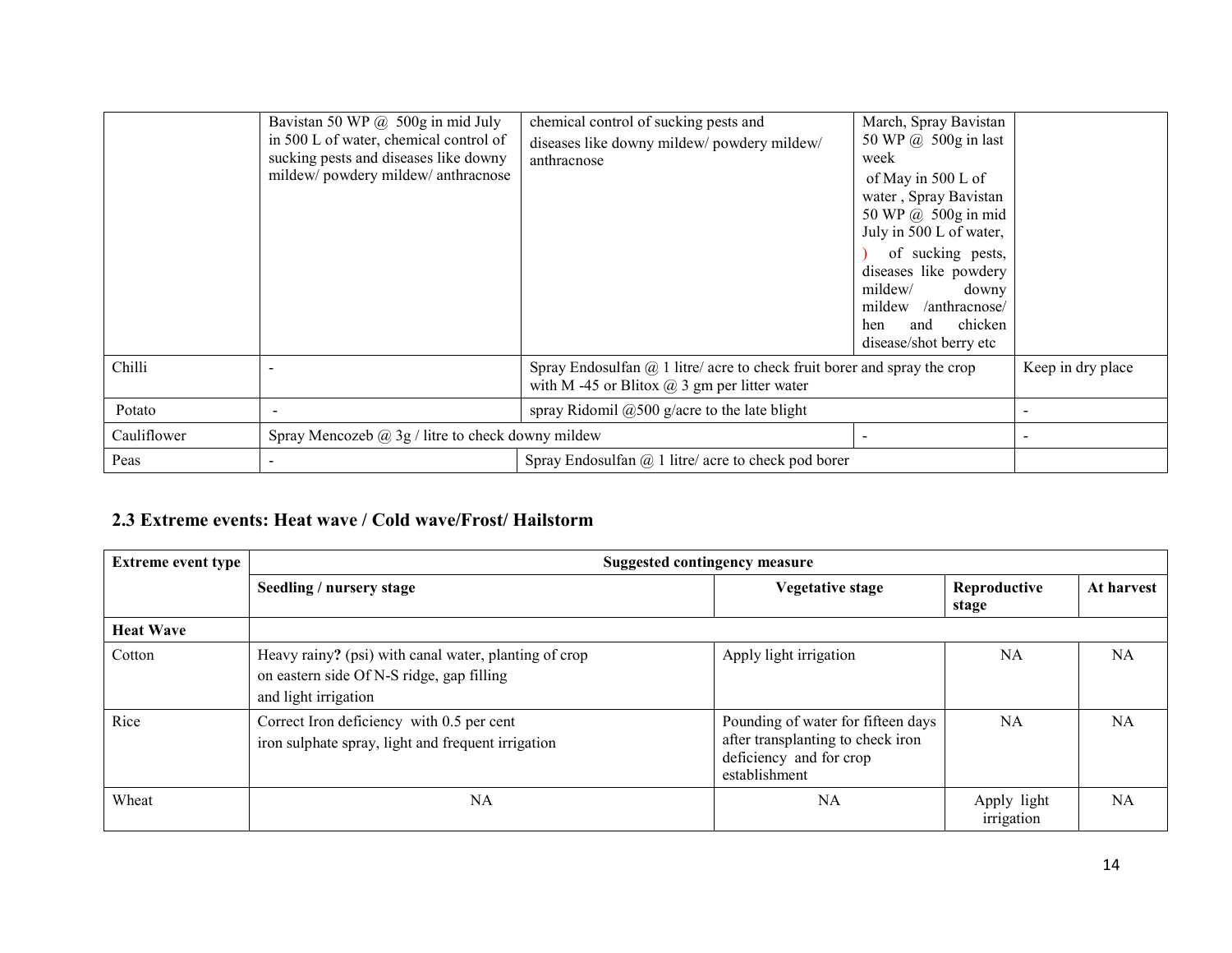| Rapeseed-mustard    | <b>NA</b>                                                                                                                                                                         |                                                                                |                |                |
|---------------------|-----------------------------------------------------------------------------------------------------------------------------------------------------------------------------------|--------------------------------------------------------------------------------|----------------|----------------|
| <b>Horticulture</b> |                                                                                                                                                                                   |                                                                                |                |                |
| Ber                 | Light and frequent irrigation and shelter from western side                                                                                                                       | Light and frequent irrigation, application of white wash<br>paint on main stem |                | <b>NA</b>      |
| Guava               | Light and frequent irrigation and shelter from western side                                                                                                                       | Light and frequent irrigation, application of white wash<br>paint on main stem |                | <b>NA</b>      |
| Chilli              | Mulching and frequent irrigation                                                                                                                                                  | Mulching and frequent irrigation                                               |                | <b>NA</b>      |
| Cold wave           |                                                                                                                                                                                   |                                                                                |                |                |
| <b>Field crops</b>  |                                                                                                                                                                                   | <b>NA</b>                                                                      |                |                |
| <b>Horticulture</b> |                                                                                                                                                                                   |                                                                                |                |                |
| Ber                 | Light and frequent irrigation and shelter from North-western side,<br>smoking                                                                                                     | Installation of wind breaks, apply light irrigation and<br>smoke               |                | <b>NA</b>      |
| Guava               | Light and frequent irrigation and shelter from North-western side,<br>smoking                                                                                                     | Installation of wind breaks, apply light irrigation and<br>smoke               |                | <b>NA</b>      |
| Frost               |                                                                                                                                                                                   |                                                                                |                |                |
| Rapeseed-mustard    | Apply light irrigation                                                                                                                                                            | NA                                                                             |                | <b>NA</b>      |
| Horticulture        |                                                                                                                                                                                   |                                                                                |                |                |
| Ber                 | Protection of nursery with Sarkanda etc/ growing of nursery<br>under protected structures.                                                                                        | Installation of wind breaks. Apply light irrigation and<br>smoke               |                | <b>NA</b>      |
| Guava               | Protection of nursery with Sarkanda etc/ growing of nursery<br>under protected structures                                                                                         | Installation of wind breaks, apply light irrigation and<br>smoke               |                | <b>NA</b>      |
| Potato              | Burning of leaves and twigs, apply light irrigation frequently or use sprinkler irrigation system after mid-night<br>Apply light irrigation or use sprinkler irrigation mid night | $\blacksquare$                                                                 |                |                |
| Cauliflower         |                                                                                                                                                                                   | L.                                                                             | $\overline{a}$ | $\overline{a}$ |
| Peas                |                                                                                                                                                                                   | Apply light irrigation                                                         |                |                |
| Capsicum            | Apply light irrigation or cover the crop with<br>Ploythene, sarkanda.                                                                                                             |                                                                                |                |                |
| <b>Hailstorm</b>    |                                                                                                                                                                                   |                                                                                |                |                |
| Cotton              | Re-sowing                                                                                                                                                                         | Not curable                                                                    | Not curable    |                |
| Rice                | Re-transplanting                                                                                                                                                                  | Not curable                                                                    | Not curable    |                |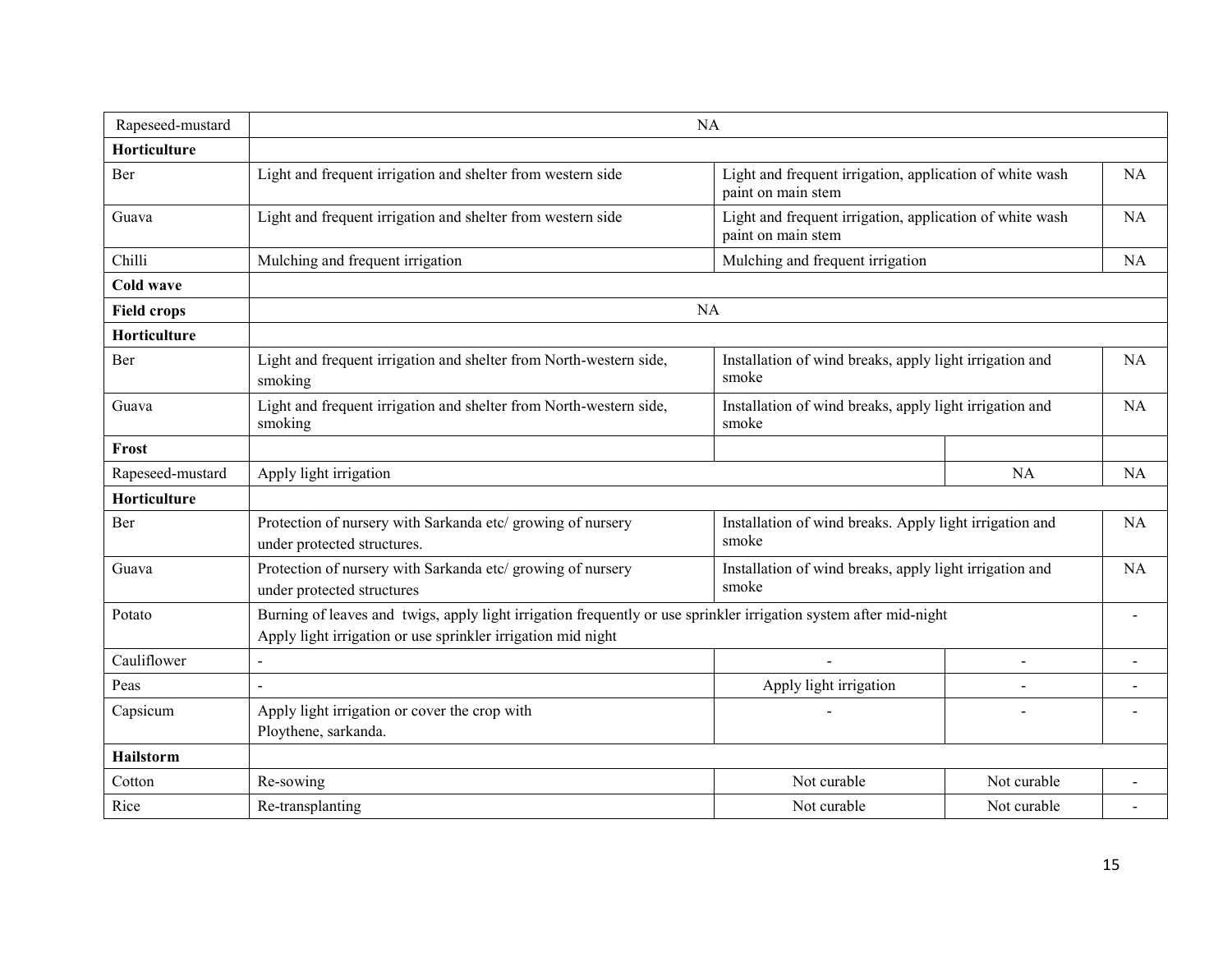| Wheat            | Re-sowing                                                                                  | Not curable                                        | Not curable |           |  |
|------------------|--------------------------------------------------------------------------------------------|----------------------------------------------------|-------------|-----------|--|
| Rapeseed-mustard | Re-sowing                                                                                  | Not curable                                        | Not curable |           |  |
| Horticulture     |                                                                                            |                                                    |             |           |  |
| Ber              | Protection of nursery with Sarkanda etc/ growing of nursery under<br>protected structures. | Removal of broken limbs and apply light irrigation |             | <b>NA</b> |  |
| Guava            | Protection of nursery with Sarkanda etc/ growing of nursery<br>under protected structures  | Removal of broken limbs and apply light irrigation |             | <b>NA</b> |  |
| Chillies         |                                                                                            |                                                    |             |           |  |
| Potato           |                                                                                            |                                                    |             |           |  |
| Cauliflower      | Spray fungicides to check the further spread of diseases                                   |                                                    |             |           |  |
| Peas             |                                                                                            |                                                    |             |           |  |

# 2.5 Contingent strategies for Livestock, Poultry & Fisheries

### 2.5.1 Livestock

|                                    | <b>Suggested contingency measures</b>                                                                                                                                                                                                             |                                                                                                                                                                                                                                                                      |                                                                                                                                                                                                                                    |  |
|------------------------------------|---------------------------------------------------------------------------------------------------------------------------------------------------------------------------------------------------------------------------------------------------|----------------------------------------------------------------------------------------------------------------------------------------------------------------------------------------------------------------------------------------------------------------------|------------------------------------------------------------------------------------------------------------------------------------------------------------------------------------------------------------------------------------|--|
|                                    | <b>Before the event</b>                                                                                                                                                                                                                           | During the event                                                                                                                                                                                                                                                     | After the event                                                                                                                                                                                                                    |  |
| <b>Drought</b>                     |                                                                                                                                                                                                                                                   |                                                                                                                                                                                                                                                                      |                                                                                                                                                                                                                                    |  |
| Feed and<br>fodder<br>availability | As the district is occasionally prone to drought the<br>following measures to be taken to ameliorate the<br>fodder deficiency<br>Avoid burning of wheat/paddy straw                                                                               | Harvest and use biomass of dried up crops<br>(Paddy Wheat, barley, Maize, etc.,) material as<br>fodder<br>Utilizing fodder from fodder bank reserves.                                                                                                                | Training/educating farmers for feed $\&$<br>fodder storage.<br>Maintenance / repair of silo pits and<br>feed/fodder stores.                                                                                                        |  |
|                                    | Establishment of fodder bank at village level with<br>available dry fodder (paddy/wheat straw)<br>Increase area under perennial fodder cultivation<br>with high yielding Hybrid Napier varieties.<br>Conservation of maize green fodder as silage | Utilizing stored silage/hay.<br>Transporting complete feed/fodder and dry<br>roughages to the affected areas.<br>Concentrate ingredients such as Grains, brans,<br>chunnies & oilseed cakes, low grade grains etc.<br>unfit for human consumption should be procured | Encourage progressive farmers to grow<br>multi cut fodder crops of<br>sorghum/bajra/maize(UP chari, MP<br>chari, HC-136, HD-2, GAINT BAJRA,<br>L-74, K-677, Ananad/African Tall etc.,<br>Supply of quality fodder seed (multi cut) |  |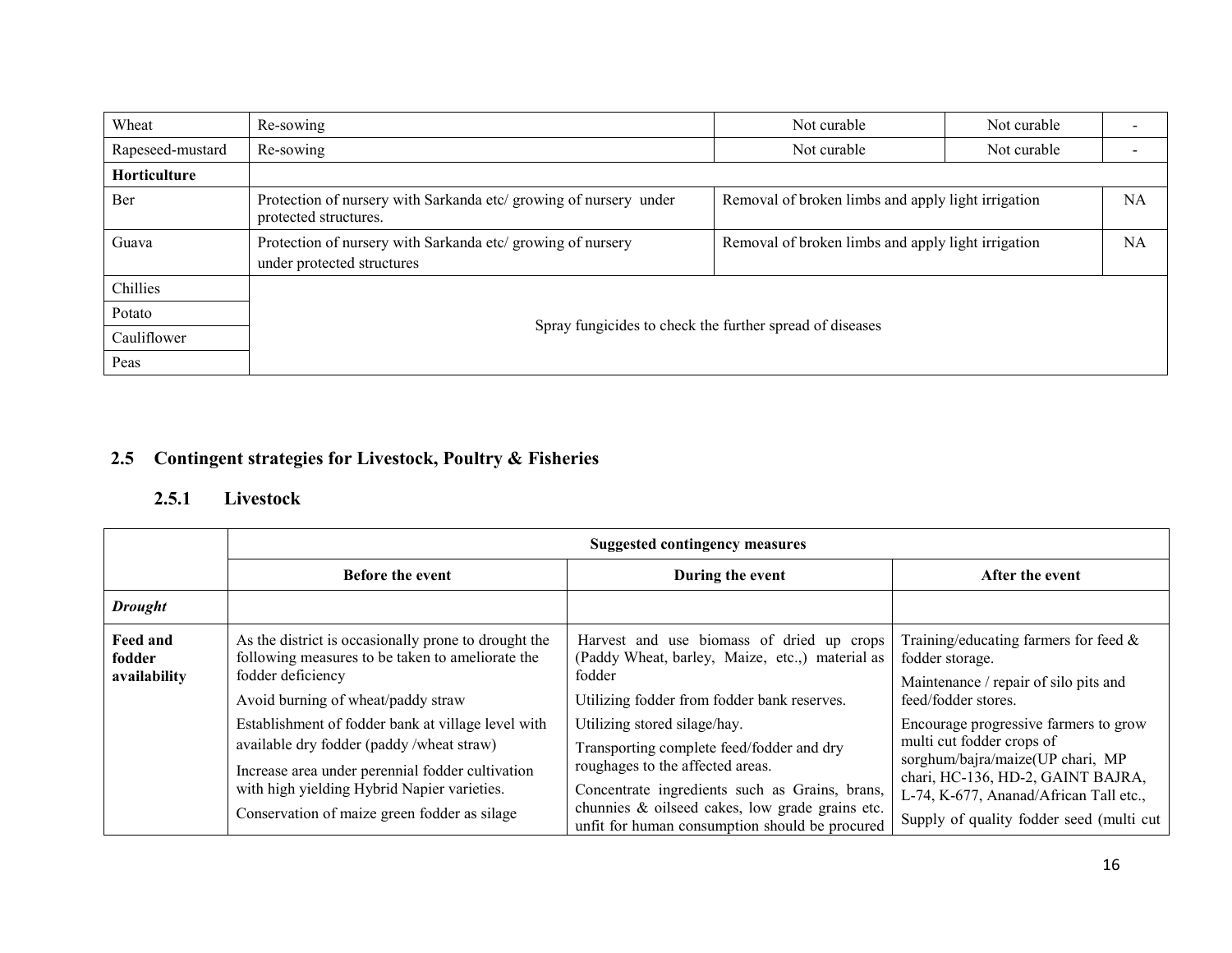|                                            | Sowing of cereals (Sorghum/Bajra) and<br>leguminous crops (Lucerne, Berseem, Horse gram,<br>Cowpea) during North-East monsoon under dry<br>land system for fodder production<br>Encourage fodder production with Maize, Jowar,<br>Bajra, Cowpea, Makkchari, Barseem, Jawi,<br>Rayi grass, Lucerne and Japense grass<br>Processing & storage of feed/fodder and roughages<br>in the form of complete feed/blocks.                                                                                                             | from Govt. Godowns for feeding as supplement<br>for high productive animals during drought<br>Continuous supplementation of mineral mixture<br>to prevent infertility.<br>Encourage mixing available kitchen waste with<br>dry fodder while feeding to the milch animals                                                                                    | sorghum/bajra/maize<br>varieties)<br>and<br>fodder slips of Napier, guinea grass well<br>before monsoon<br>Replenish the feed and<br>fodder banks                                                                                                                                                                         |
|--------------------------------------------|------------------------------------------------------------------------------------------------------------------------------------------------------------------------------------------------------------------------------------------------------------------------------------------------------------------------------------------------------------------------------------------------------------------------------------------------------------------------------------------------------------------------------|-------------------------------------------------------------------------------------------------------------------------------------------------------------------------------------------------------------------------------------------------------------------------------------------------------------------------------------------------------------|---------------------------------------------------------------------------------------------------------------------------------------------------------------------------------------------------------------------------------------------------------------------------------------------------------------------------|
| <b>Drinking</b> water                      | Adopt various water conservation methods at<br>village level to improve the ground water level for<br>adequate water supply.<br>Identification of water resources<br>Desilting of ponds<br>Rain water harvesting and create water<br>bodies/watering points (when water is scarce use<br>only as drinking water for animals)<br>Construction of drinking water tanks in herding<br>places/village junctions/relief camp locations<br>Community drinking water trough can be arranged<br>in shandies /community grazing areas | Adequate supply of drinking water.<br>Restrict wallowing of animals in water<br>bodies/resources<br>Add alum in stagnated water bodies                                                                                                                                                                                                                      | Watershed management practices shall<br>be promoted to conserve the rainwater.<br>Bleach $(0.1\%)$ drinking water / water<br>sources<br>Provide clean drinking water                                                                                                                                                      |
| <b>Health</b> and<br>disease<br>management | Procure and stock emergency medicines and<br>vaccines for important endemic diseases of<br>the<br>area<br>All the stock must be immunized for endemic<br>diseases of the area<br>Surveillance and disease monitoring network to be<br>established at Joint Director (Animal Husbandry)<br>office in the district<br>Adequate refreshment training on draught<br>management to be given to VAS, Jr.VAS, LI with                                                                                                               | Carryout deworming to all animals entering into<br>relief camps<br>Identification and quarantine of sick animals<br>Constitution of Rapid Action Veterinary Force<br>Performing ring vaccination (8 km radius) in<br>case of any outbreak<br>Restricting movement of livestock in case of any<br>epidemic<br>Tick control measures be undertaken to prevent | Keep close surveillance on disease<br>outbreak.<br>Undertake the vaccination depending on<br>need<br>Keep the animal houses clean and spray<br>disinfectants Farmers should be advised<br>to breed their milch animals during July-<br>September so that the peak milk<br>production does not coincide with mid<br>summer |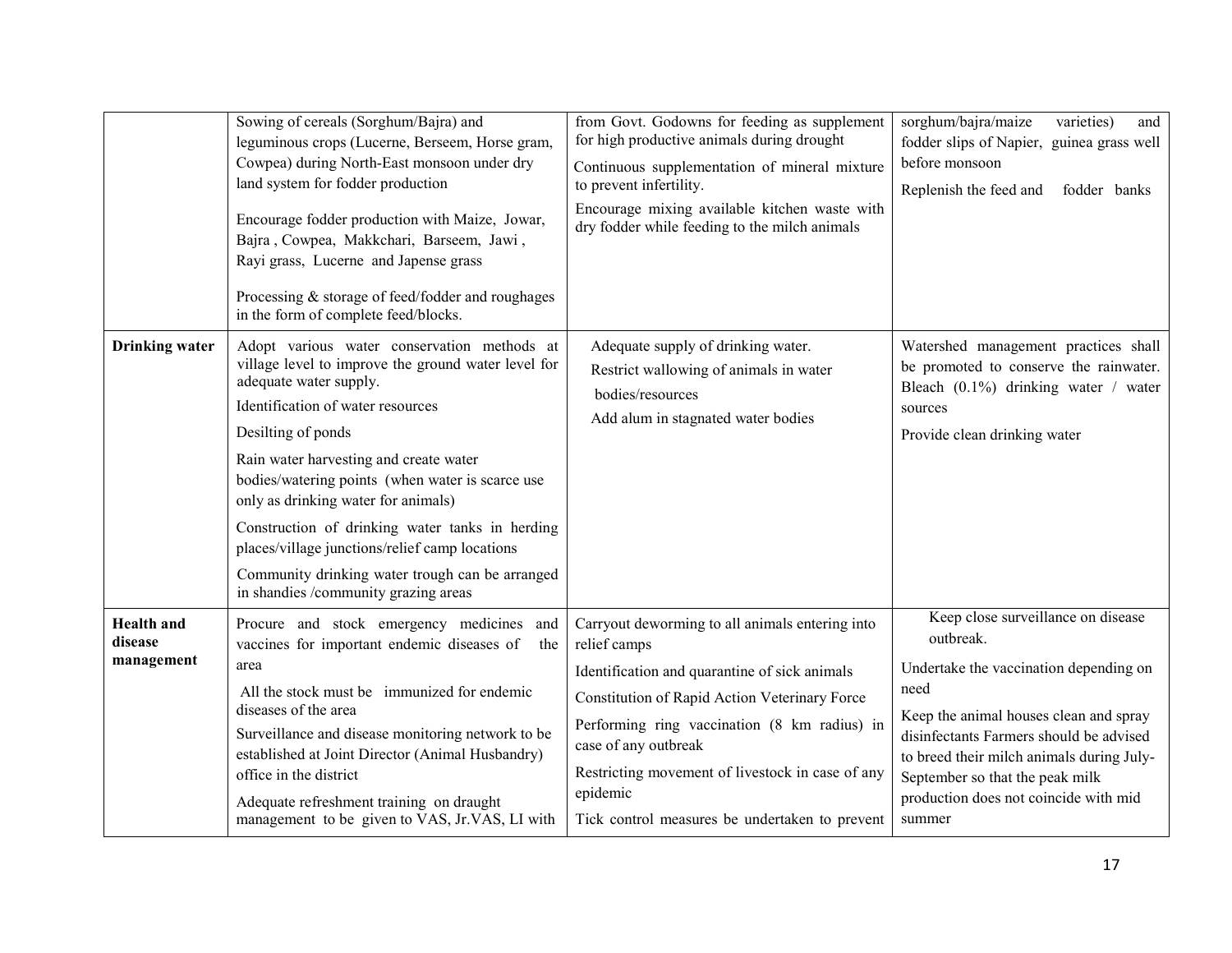|                                           | regard to health & management measures                                                                                                                                                                                                                                                                                                                                                                                                                                                                                                                                                                                                                                                                                                                              | tick borne diseases in animals                                                                                                                                                                                                                                                                                                                                                                                                                                     |                                                                                                                                                                                                                                                                                                                                                                                                                                                                                                                                                                                                   |
|-------------------------------------------|---------------------------------------------------------------------------------------------------------------------------------------------------------------------------------------------------------------------------------------------------------------------------------------------------------------------------------------------------------------------------------------------------------------------------------------------------------------------------------------------------------------------------------------------------------------------------------------------------------------------------------------------------------------------------------------------------------------------------------------------------------------------|--------------------------------------------------------------------------------------------------------------------------------------------------------------------------------------------------------------------------------------------------------------------------------------------------------------------------------------------------------------------------------------------------------------------------------------------------------------------|---------------------------------------------------------------------------------------------------------------------------------------------------------------------------------------------------------------------------------------------------------------------------------------------------------------------------------------------------------------------------------------------------------------------------------------------------------------------------------------------------------------------------------------------------------------------------------------------------|
|                                           | Procure and stock multivitamins & area specific<br>mineral mixture                                                                                                                                                                                                                                                                                                                                                                                                                                                                                                                                                                                                                                                                                                  | Rescue of sick and injured animals and their<br>treatment                                                                                                                                                                                                                                                                                                                                                                                                          |                                                                                                                                                                                                                                                                                                                                                                                                                                                                                                                                                                                                   |
|                                           |                                                                                                                                                                                                                                                                                                                                                                                                                                                                                                                                                                                                                                                                                                                                                                     | Organize with community, daily lifting of dung<br>from relief camps                                                                                                                                                                                                                                                                                                                                                                                                |                                                                                                                                                                                                                                                                                                                                                                                                                                                                                                                                                                                                   |
| <b>Floods</b>                             |                                                                                                                                                                                                                                                                                                                                                                                                                                                                                                                                                                                                                                                                                                                                                                     |                                                                                                                                                                                                                                                                                                                                                                                                                                                                    |                                                                                                                                                                                                                                                                                                                                                                                                                                                                                                                                                                                                   |
| <b>Feed and</b><br>fodder<br>availability | In case of early forewarning (EFW), harvest all the<br>crops (paddy/wheat/barley/maize etc.) that can be<br>useful as feed/fodder in future (store properly)<br>Keeping sufficient of dry fodder to transport to the<br>flood affected villages<br>Don't allow the animals for grazing if severe<br>floods are forewarned<br>Keep stock of bleaching powder and lime<br>Carry out Butax spray for control of external<br>parasites<br>Identify the Clinical staff and trained paravets and<br>indent for their services as per schedules<br>Identify the volunteers who can serve in need of<br>emergency<br>Arrangement for transportation of animals from<br>low lying area to safer places and also for rescue<br>animal health workers to get involve in rescue | Transportation of animals to elevated areas<br>Proper hygiene and sanitation of the animal shed<br>In severe storms, un-tether or let loose the<br>animals<br>Use of unconventional and locally available<br>cheap feed ingredients for feeding of livestock.<br>Avoid soaked and mould infected feeds / fodders<br>to livestock<br>Emergency outlet establishment for required<br>medicines or feed in each village<br>Spraying of fly repellants in animal sheds | Repair of animal shed<br>Bring back the animals to the shed<br>Cleaning and disinfection of the shed<br>Bleach (0.1%) drinking water / water<br>sources<br>Encouraging farmers to cultivate<br>short-term fodder crops like sunhemp,<br>Lucerne, berseem, maize etc.,.<br>Deworming<br>with<br>broad<br>spectrum<br>dewormers<br>Proper disposable of the dead animals /<br>carcasses by burning / deep burying (4-8)<br>feet) with lime powder (1kg for small<br>ruminants and 5kg for large ruminants)<br>in pit<br>Drying the harvested crop material and<br>proper storage for use as fodder. |
| Cyclone                                   | operations                                                                                                                                                                                                                                                                                                                                                                                                                                                                                                                                                                                                                                                                                                                                                          | Not applicable                                                                                                                                                                                                                                                                                                                                                                                                                                                     |                                                                                                                                                                                                                                                                                                                                                                                                                                                                                                                                                                                                   |
| <b>Cold wave</b>                          | Covering all the wire meshed walls / open area<br>with gunny bags/ polyethylene sheets (with a<br>mechanism for lifting during the day time and<br>putting down during night time)                                                                                                                                                                                                                                                                                                                                                                                                                                                                                                                                                                                  | Allow for late grazing between 10AM to 3PM<br>during cold waves<br>Add 25-50 ml of edible oil in concentrates and<br>fed to the animal during cold waves                                                                                                                                                                                                                                                                                                           | Feed the animals as per routine schedule<br>Allow the animals for grazing (normal<br>timings)                                                                                                                                                                                                                                                                                                                                                                                                                                                                                                     |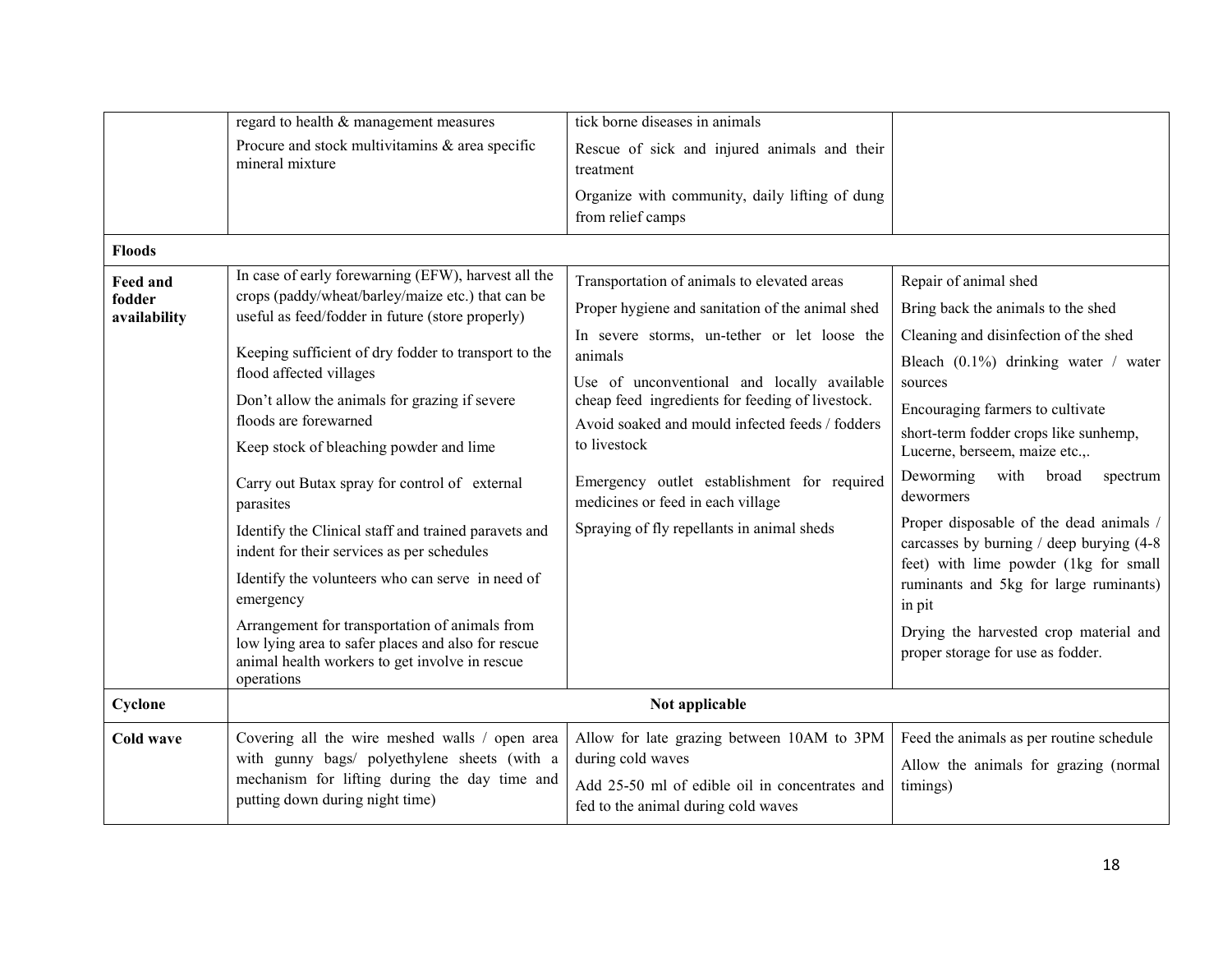|                  |                                                                                                                                                                                                                                                                                                 | In severe cases, put on the heaters at night times<br>Apply / sprinkle lime powder in the animal shed<br>during cold waves to neutralize ammonia<br>accumulation                                                                                                                                                                                                                                                                             |                                                                                                        |
|------------------|-------------------------------------------------------------------------------------------------------------------------------------------------------------------------------------------------------------------------------------------------------------------------------------------------|----------------------------------------------------------------------------------------------------------------------------------------------------------------------------------------------------------------------------------------------------------------------------------------------------------------------------------------------------------------------------------------------------------------------------------------------|--------------------------------------------------------------------------------------------------------|
| <b>Heat wave</b> | Arrangement for protection from heat wave<br>Plantation around the shed<br>$\bf{1)}$<br>$H2O$ sprinklers / foggers in the shed<br>11)<br>iii) Application of white reflector paint on the<br>roof<br>iv) Thatched sheds should be provided as a<br>shelter to animal to minimize heat<br>stress | Allow the animals early in the morning or late in<br>the evening for grazing during heat waves<br>Feed green fodder/silage / concentrates during<br>day time and roughages / hay during night time<br>in case of heat waves<br>Put on the foggers / sprinkerlers/fans during heat<br>weaves in case of high yielders (Jersey/HF<br>crosses)<br>In severe cases, vitamin 'C' and electrolytes<br>should be added in $H_2O$ during heat waves. | Feed the animals as per routine schedule<br>Allow the animals for grazing (normal<br>timings)          |
| <b>Insurance</b> | Encouraging insurance of livestock                                                                                                                                                                                                                                                              | Listing out the details of the dead animals                                                                                                                                                                                                                                                                                                                                                                                                  | Submission for insurance claim and<br>availing insurance benefit<br>Purchase of new productive animals |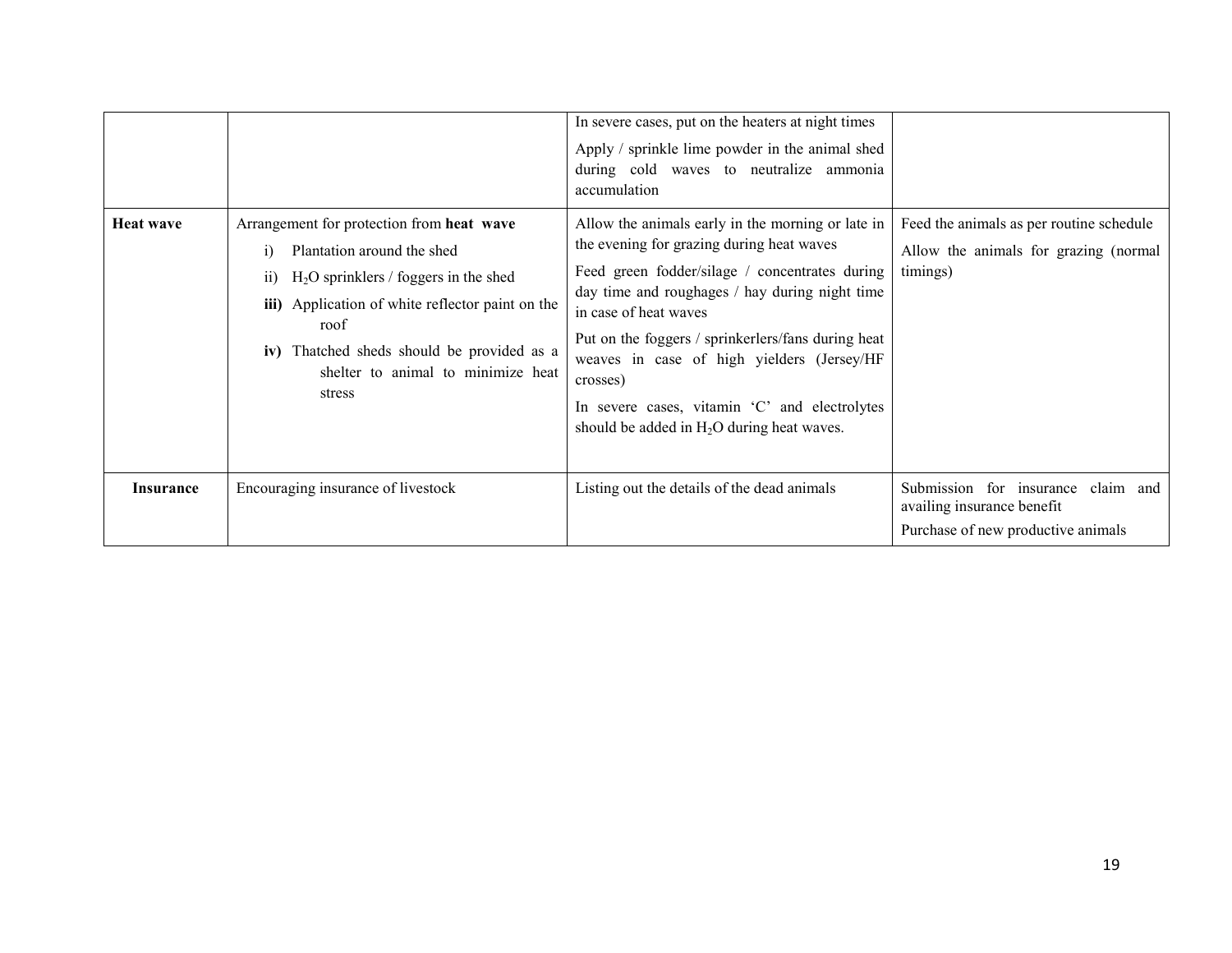#### 2.5.2 Poultry

|                                            | <b>Suggested contingency measures</b>                                                         |                                                                              |                                                                                                         | Convergence/<br>linkages<br>with ongoing programs, if any |
|--------------------------------------------|-----------------------------------------------------------------------------------------------|------------------------------------------------------------------------------|---------------------------------------------------------------------------------------------------------|-----------------------------------------------------------|
|                                            | <b>Before the event</b>                                                                       | During the event                                                             | After the event                                                                                         |                                                           |
| <b>Drought</b>                             |                                                                                               |                                                                              |                                                                                                         |                                                           |
| Shortage of feed<br>ingredients            | Storing of house hold grain like<br>maize, broken rice, barley etc,                           | Supplementation for productive birds with<br>house hold grain                | Supplementation to all the birds                                                                        |                                                           |
|                                            | Culling of weak birds                                                                         | Supplementation of shell grit (calcium) for<br>laying birds                  |                                                                                                         |                                                           |
| <b>Drinking</b> water                      | Rain water harvesting                                                                         | Sanitation of drinking water                                                 | Give sufficient water as per the<br>bird's requirement                                                  |                                                           |
| <b>Health</b> and                          | Culling of sick birds.                                                                        | Mixing of Vit. A, D, E, K and B-complex<br>including vit C in drinking water | Hygienic and sanitation of poultry<br>house                                                             |                                                           |
| disease<br>management                      | Deworming and vaccination against<br>RD and fowl pox                                          |                                                                              | Disposal of dead birds by burning<br>/ burying with line powder in pit                                  |                                                           |
| <b>Floods</b>                              |                                                                                               |                                                                              |                                                                                                         |                                                           |
| Shortage of feed<br>ingredients            | In case of EFW, shift the birds to<br>safer place                                             | Use stored feed as supplement<br>Don't allow for scavenging                  | Routine practices are followed                                                                          |                                                           |
|                                            | Storing of house hold grain like<br>maize, broken rice, bajra etc,<br>Culling of weak birds   |                                                                              |                                                                                                         |                                                           |
| <b>Drinking</b> water                      | Provide clean drinking water                                                                  | Sanitation of drinking water                                                 | Sanitation of drinking water                                                                            |                                                           |
| <b>Health</b> and<br>disease<br>management | In case of EFW, add antibiotic<br>powder in drinking water to prevent<br>any disease outbreak | Sanitation of poultry house<br>Treatment of affected birds                   | Disposal of dead birds by burning<br>/ burying with line powder in pit<br>Disposal of poultry manure to |                                                           |
|                                            |                                                                                               | Prevent water logging surrounding the<br>sheds                               | prevent protozoal problem                                                                               |                                                           |
|                                            |                                                                                               | Assure supply of electricity                                                 | Supplementation of coccidiostats<br>in feed                                                             |                                                           |
|                                            |                                                                                               | Sprinkle lime powder to prevent ammonia<br>accumulation due to dampness      | Vaccination against RD                                                                                  |                                                           |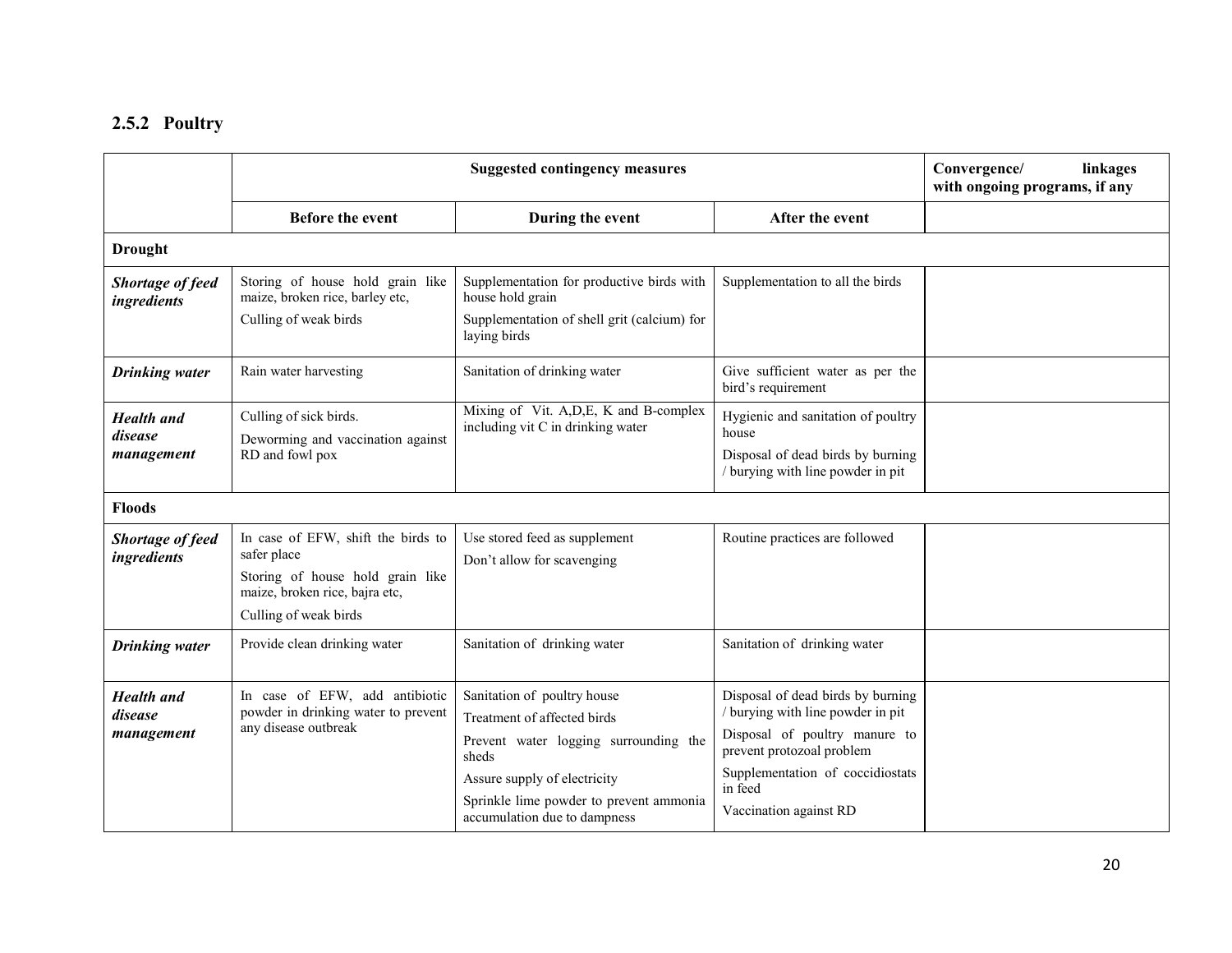| Cyclone                                 | Not a cyclone prone district.                                                                                          |                                                                                                                                                                                        |                                |  |
|-----------------------------------------|------------------------------------------------------------------------------------------------------------------------|----------------------------------------------------------------------------------------------------------------------------------------------------------------------------------------|--------------------------------|--|
| Heat wave and cold wave                 |                                                                                                                        |                                                                                                                                                                                        |                                |  |
| Shelter/environme<br>nt management      | <b>Heat wave:</b> Provision of proper<br>shelter with good ventilation                                                 | In<br>foggers/water<br>severe<br>cases,<br>sprinklers/wetting of hanged gunny bags<br>should be arranged<br>Don't allow for scavenging during mid<br>day                               | Routine practices are followed |  |
|                                         | Cold wave: Provision of proper<br>shelter<br>Arrangement for brooding<br>continuous<br>Assure supply of<br>electricity | Close all openings with polythene sheets<br>In severe cases, arrange heaters<br>Don't allow for scavenging during early<br>morning and late evening                                    | Routine practices are followed |  |
| <b>Health and disease</b><br>management | Deworming and vaccination against<br>RD and fowl pox                                                                   | Supplementation of house hold grain<br>Provide cool and clean drinking water with<br>electrolytes and vit. C<br>In hot summer, add anti-stress probiotics<br>in drinking water or feed | Routine practices are followed |  |

## 2.5.3. Fisheries/ Aquaculture

|                                | <b>Suggested Contingency measures</b> |                      |                                  |  |
|--------------------------------|---------------------------------------|----------------------|----------------------------------|--|
|                                | Before the event                      | During the event     | After the event                  |  |
| 1. Drought                     |                                       |                      |                                  |  |
| A. Capture                     |                                       |                      |                                  |  |
| Marine                         | $\overline{\phantom{a}}$              | $\sim$               | $\overline{\phantom{0}}$         |  |
| Inland                         |                                       |                      |                                  |  |
| (i) Shallow water depth due to | I) Critical analysis of long range    | i) Use stored water. | i) Need based monitoring through |  |
| insufficient rains/inflow      |                                       |                      |                                  |  |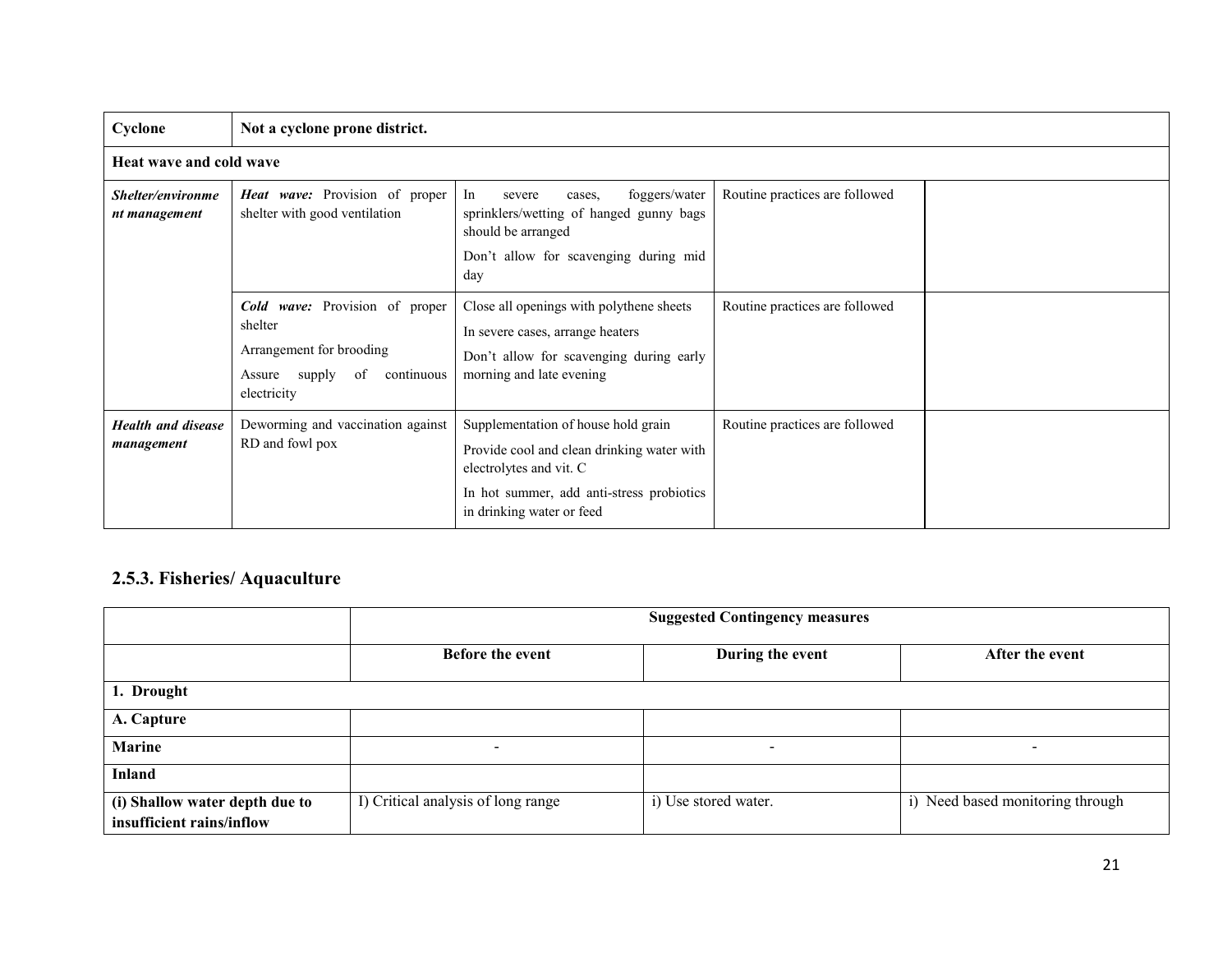|                                   | forecast data.                               | ii) Use surface water flow.              | research plan.                           |
|-----------------------------------|----------------------------------------------|------------------------------------------|------------------------------------------|
|                                   | ii) Storage of water.                        | iii) Divert water from unutilized areas. | ii) Intensive afforestation program.     |
|                                   | iii) Afforestation program.                  | iv) Utilize canal water.                 | iii) Augmentation of surface water flow. |
|                                   | iv) Conservation of surface water flow in    | v) Aeration of water in ponds/tanks.     | iii) Rain water harvesting.              |
|                                   | village ponds/tanks.                         |                                          | vi) Compensation claims.                 |
|                                   | v) Re-excavation of local canals.            |                                          | vii) Prepare vulnerability map.          |
|                                   |                                              |                                          |                                          |
| (ii) Changes in water quality     | i) Adopt suitable action plan to reduce salt | i) Use disinfectants and therapeutic     | i)Need based research data should be     |
|                                   | load in water bodies.                        | drugs.                                   | generated on water quality.              |
|                                   | ii) Generate scientific research data on the | ii) Adoption of bio-remedial measures    | ii) Dumping of solid, liquid and waste   |
|                                   | survival and tolerance limit of fish and     |                                          | in water bodies should be stopped        |
|                                   | prawn species in saline water.               |                                          | through enactment of legislation.        |
|                                   | iii) Prohibit dumping of solid, liquid and   |                                          |                                          |
|                                   | waste in water sources.                      |                                          |                                          |
|                                   | iv) Preparedness with stocks of chemicals,   |                                          |                                          |
|                                   | disinfectants and therapeutic drugs.         |                                          |                                          |
| (iii) Any other                   |                                              |                                          |                                          |
| <b>B.</b> Aquaculture             |                                              |                                          |                                          |
| (i) Shallow water in ponds due to | i) Critical analysis of long range           | i) Use stored water.                     | i) Need based monitoring through         |
| insufficient rains/inflow         | forecast data.                               | ii) Use surface water flow.              | research plan.                           |
|                                   | ii) Storage of surface flow water.           | iii) Divert water from unutilized areas. | ii) Intensive afforestation program.     |
|                                   | iii) Afforestation program.                  | iv) Utilize canal water.                 | iii) Augmentation of surface water flow. |
|                                   | iv) Conservation of rivers/reservoir/ponds.  | v) Aeration of ponds.                    | vi) Adoption of rain harvesting          |
|                                   | v) Re-excavation of local canals.            |                                          | methods.                                 |
|                                   |                                              |                                          | v) Compensation claims.                  |
|                                   |                                              |                                          | vi) Prepare vulnerability map.           |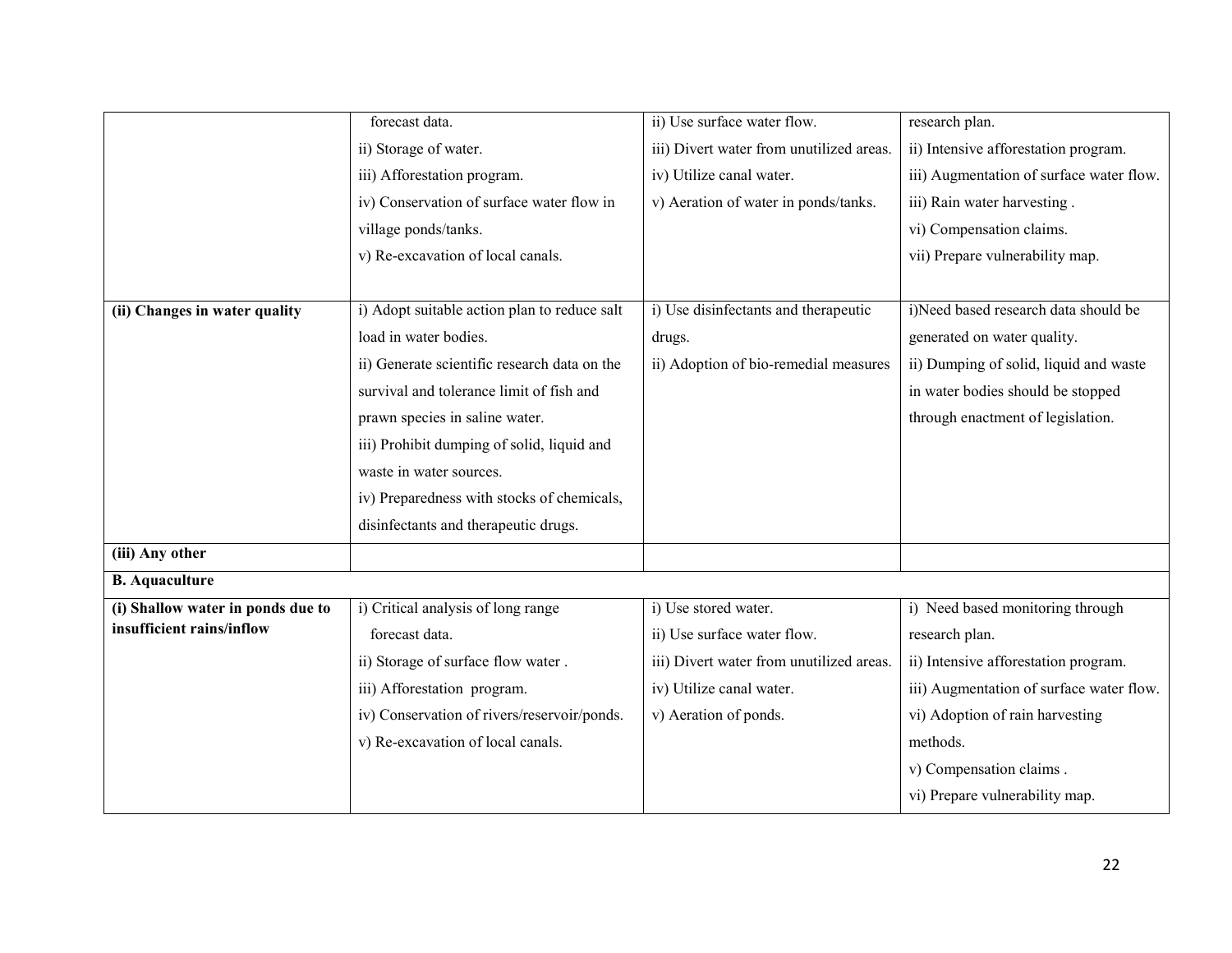| (ii) Impact of salt load build up in | i) Prohibit dumping of solid, liquid and      | i) Adopt suitable action plan to reduce  | i)Need based research data should be      |
|--------------------------------------|-----------------------------------------------|------------------------------------------|-------------------------------------------|
| ponds/Changes in water quality       | waste in water sources.                       | salt load in water bodies.               | generated on water quality.               |
|                                      | ii) Preparedness with stocks of chemicals,    | ii) Generate scientific research data on | ii) Dumping of solid, liquid and waste    |
|                                      | disinfectants and therapeutic drugs.          | the survival and tolerance limit of fish | in village ponds should be stopped        |
|                                      |                                               | and prawn species in saline water.       | through enactment of legislation.         |
|                                      |                                               | iii) Use disinfectants and therapeutic   |                                           |
|                                      |                                               | drugs.                                   |                                           |
|                                      |                                               | iv) Adoption of bio-remedial             |                                           |
|                                      |                                               | measures                                 |                                           |
| (iii) Any other                      |                                               |                                          |                                           |
| 2. Flood                             |                                               |                                          |                                           |
| A. Capture                           |                                               |                                          |                                           |
| <b>Marine</b>                        |                                               |                                          |                                           |
| <b>Inland</b>                        |                                               |                                          |                                           |
| (i) Average compensation paid        | i) Be prepared to evacuate at a short notice. | i) Human evacuation from the area.       | i) Arrangement for rescue and casualty    |
| due to loss of human life            | ii) Preparation of flood control action plan. | ii) Coordination of assistance.          | care.                                     |
|                                      | iii) Warning dissemination and                | iii) Damage and need assessment.         | ii) Arrangement for burial control room.  |
|                                      | precautionary response.                       | iv) Immediate management of relief       | iii) Restoration of essential services,   |
|                                      | iv) Formation of flood management             | supplies.                                | security and protection of property.      |
|                                      | committee.                                    | v) Immediate help delivery.              | iv) Support to rehabilitation, logistics, |
|                                      | v) Enhancement in coping capabilities of      |                                          | training and awareness build up &         |
|                                      | common people.                                |                                          | testing and updating the plan.            |
|                                      | vi) Insurance for the life of                 |                                          | v) Insurance and compensation claim.      |
|                                      | people/fishermen.                             |                                          |                                           |
| (ii) No. of boats/nets damaged       | i) Annual repair of boats/nets and gears.     | i) Coordination of assistance.           | i) Education and training for the repair  |
|                                      | ii) Insurance of boats/nets/gears.            | iii) Immediate management of relief      | of boats/nets and gears.                  |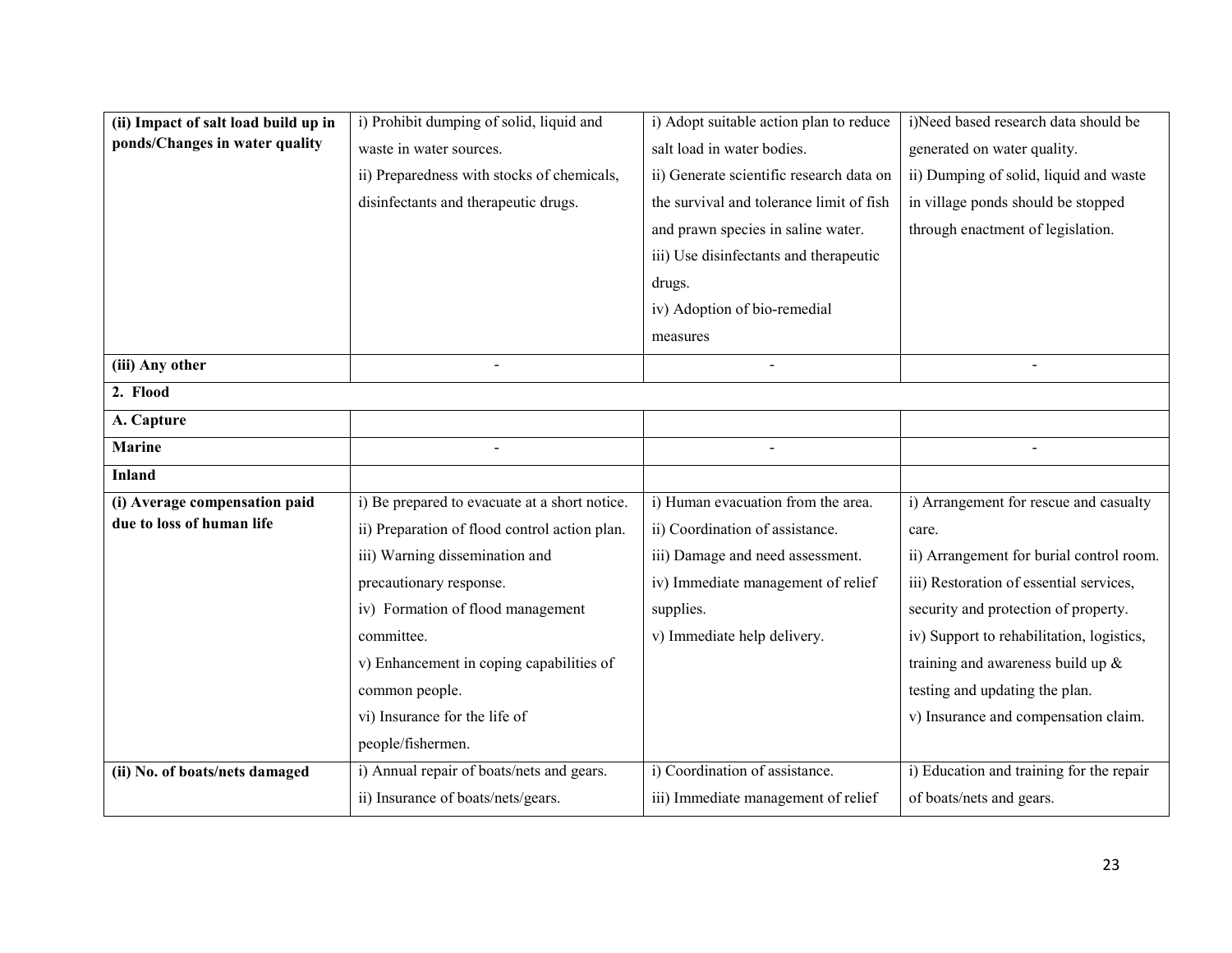|                              |                                              | supplies.                             | ii) Loss assessment & insurance claim. |
|------------------------------|----------------------------------------------|---------------------------------------|----------------------------------------|
|                              |                                              | iv) Govt. support and compensation.   |                                        |
| (iii) No. of houses damaged  | i) Education and training for the repair of  | i) Arrangement of temporary shelters  | i)Loss assessment & insurance claim.   |
|                              | houses.                                      | for homeless people.                  | ii) Govt. assistance claim.            |
|                              | ii) Store raw material for emergency repair  | i) Damaged house enumeration and      |                                        |
|                              | of houses.                                   | need assessment.                      |                                        |
|                              | iii) House insurance.                        | ii)Coordination of assistance.        |                                        |
|                              |                                              | iii) Immediate management of relief   |                                        |
|                              |                                              | supplies.                             |                                        |
| (iv) Loss of stock           | i) Keep boats, nets/gears ready for          | i) Search/locate the stock/input.     | i) Locate backup stocks and verify its |
|                              | emergency use.                               | ii) Mobilize local people for         | usability time.                        |
|                              | ii) Store fuels, food/other item             | protection.                           | ii) Follow flood control management    |
|                              | iii) Develop flood control management        | iii) Hire stock/inputs from distant   | plan.                                  |
|                              | plans.                                       | areas/company/ farmers who are not    | iii) Notify utilities of the critical  |
|                              | iv) Stock material insurance.                | affected by flood.                    | demand about loss of stock and inputs. |
|                              |                                              |                                       | iv) Loss assessment & insurance claim. |
| (v) Changes in water quality | i)Stop/close the effluent/sewerage discharge | i) Proper preparation and             | i) Need based research data should be  |
|                              | into water bodies.                           | management through emergency          | generated to maintain water quality,   |
|                              | ii) Store chemicals, disinfectants and       | aeration.                             | ii) Dumping of solid, liquid and waste |
|                              | therapeutic drugs.                           | ii) Use appropriate amount of         | into water bodies should be stopped    |
|                              | iii) Develop flood control management        | disinfectants, chemicals and          | through enactment of legislation.      |
|                              | plan.                                        | therapeutic drugs.                    | iii) Regular water monitoring and bio- |
|                              |                                              | iii) Immediate support of             | monitoring of water bodies for         |
|                              |                                              | Govt/industrial organizations for     | formulation of management plan.        |
|                              |                                              | maintaining the purity and quality of |                                        |
|                              |                                              | water bodies.                         |                                        |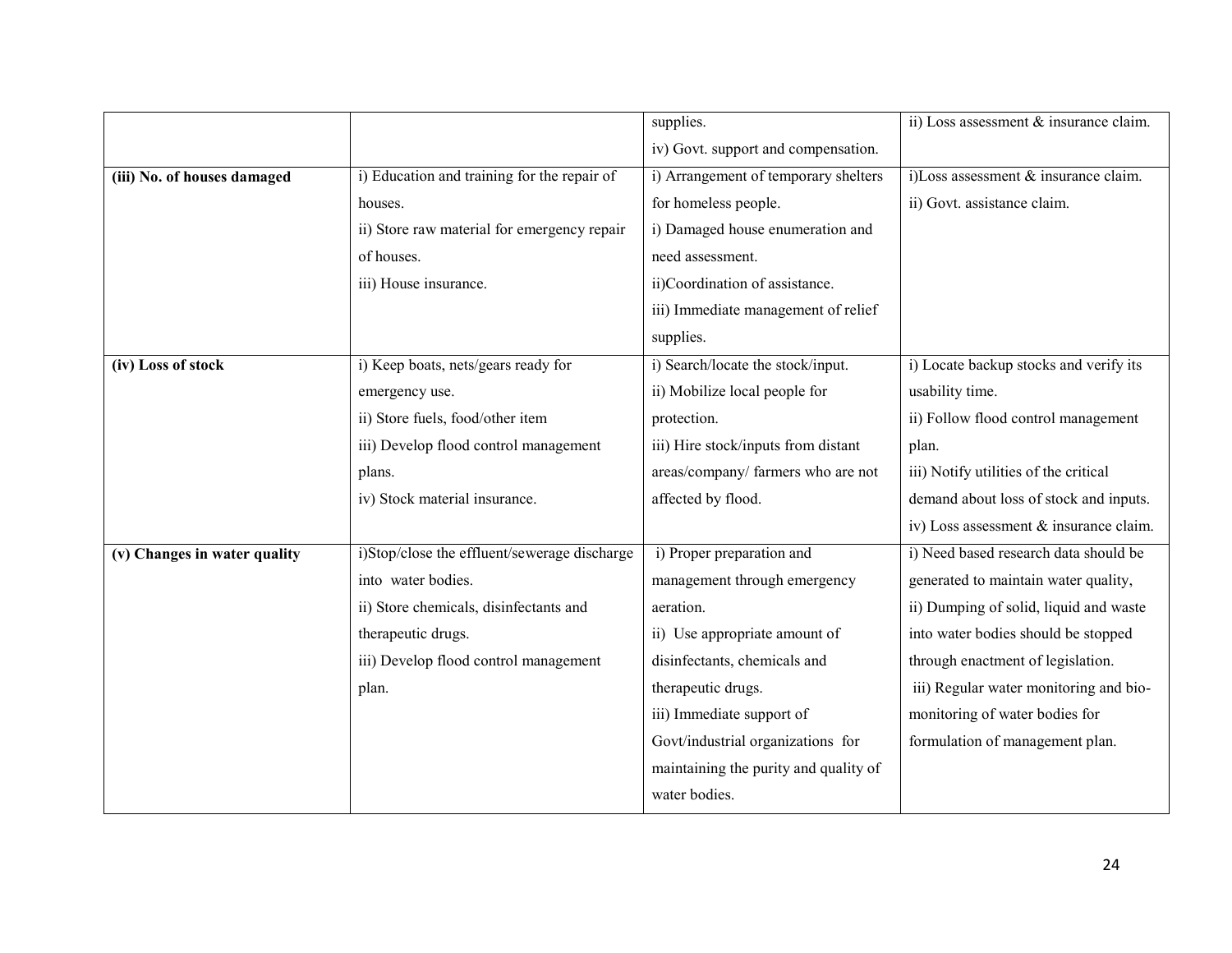|                                 |                                               | iv) Need based bioremediation.         |                                           |
|---------------------------------|-----------------------------------------------|----------------------------------------|-------------------------------------------|
| (vi) Health and disease         | i) Advance planning and preparedness.         | i)Prompt action or immediate removal   | i) Laboratory diagnosis of diseased fish, |
|                                 | ii) Store chemicals, disinfectants and        | of disease causing agents/ dead fish.  | generation of data about type or kind of  |
|                                 | therapeutic drugs.                            | Ii) Proper disposal of dead fish.      | disease spread.                           |
|                                 | iii) Stock sufficient stores of medicines.    | iii) Use appropriate amount of         | ii) Eradicating the disease where         |
|                                 |                                               | disinfectants, chemicals and           | possible.                                 |
|                                 |                                               | therapeutic drugs.                     | iii) Follow up surveillance and           |
|                                 |                                               | vi) Emergency aeration or splashing    | monitoring after disease outbreak.        |
|                                 |                                               | in water bodies.                       | iv) Bio-monitoring and maintaining        |
|                                 |                                               |                                        | water quality.                            |
|                                 |                                               |                                        | v) Need based research data should be     |
|                                 |                                               |                                        | generated.                                |
|                                 |                                               |                                        | vi) Loss assessment & insurance claim.    |
|                                 |                                               |                                        |                                           |
| <b>B.</b> Aquaculture           |                                               |                                        |                                           |
| (i) Inundation with flood water | i) Proper facility construction for ponds and | i) Release excess water from height of | i) Support to rehabilitation, logistics,  |
|                                 | its stock safety.                             | T.                                     | training and awareness build up $\&$      |
|                                 | ii) Development of flood control              | ii) Lower the water level in culture   | testing and updating the plan.            |
|                                 | management plan.                              | facilities.                            | ii) Reallocate fish to maintain           |
|                                 | iii)Preparedness with emergency backup        | iii) Coordination of assistance.       | appropriate biomass so that waste         |
|                                 | equipment on site.                            | iv) Damage and need assessment.        | assimilation capacity of pond is not      |
|                                 | iv) Stock insurance.                          | v) Immediate management of relief      | exceeded.                                 |
|                                 | v) Preventive measures against entry of       | supplies.                              | iii) Reduce or cease feeding because      |
|                                 | alien/wild organisms through flood water.     |                                        | uneaten food and fish waste decreases     |
|                                 |                                               |                                        | the dissolved oxygen level.               |
|                                 |                                               |                                        | iv) Cleaning of water bodies/ponds.       |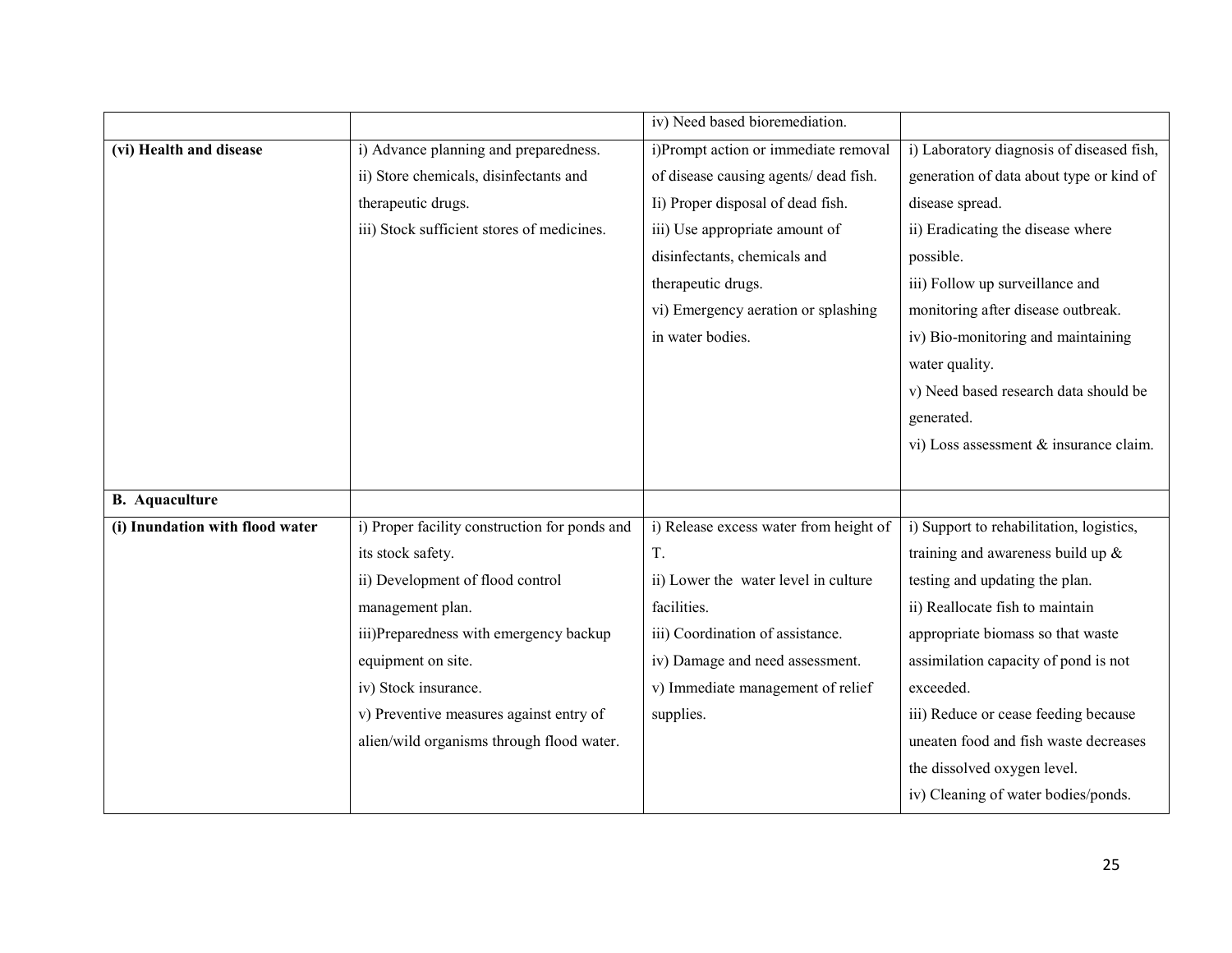|                                     |                                            |                                         | v) Loss assessment & insurance claim.     |
|-------------------------------------|--------------------------------------------|-----------------------------------------|-------------------------------------------|
| (ii) Water contamination and        | i) Store chemicals, disinfectants and      | i) Do not use contaminated water.       | i) To maintain water quality, need based  |
| changes in water quality            | therapeutic drugs                          | ii) Proper preparation and              | research data should be generated.        |
|                                     | ii) Develop flood control management plan  | management through emergency            | ii) Dumping of solid, liquid and waste    |
|                                     |                                            | aeration.                               | should be stopped through enactment of    |
|                                     |                                            | iii) Use appropriate amount of          | legislation.                              |
|                                     |                                            | disinfectants, chemicals and            | iii) Immediate remedy and cleaning of     |
|                                     |                                            | therapeutic drugs.                      | water bodies.                             |
|                                     |                                            | iv) Maintaining the purity and quality  | iv) Regular water monitoring and bio-     |
|                                     |                                            | of water bodies.                        | monitoring of water bodies for            |
|                                     |                                            | iv) Need based bioremediation.          | formulation of management plan.           |
| (iii) Health and diseases           | i) Advance planning and preparedness.      | i)Prompt action or immediate removal    | i) Laboratory diagnosis of diseased fish, |
|                                     | ii) Store chemicals, disinfectants and     | of disease causing agents/ dead fish.   | generation of data about type or kind of  |
|                                     | therapeutic drugs.                         | Ii) Proper disposal of dead fish.       | disease spread.                           |
|                                     | iii) Stock sufficient emergency medicines. | iii) Use appropriate amount of          | ii) Eradicating the disease where         |
|                                     |                                            | disinfectants, chemicals and            | possible.                                 |
|                                     |                                            | therapeutic drugs.                      | iii) Follow up surveillance and           |
|                                     |                                            | vi) Emergency aeration or splashing     | monitoring after disease outbreak.        |
|                                     |                                            | in water bodies.                        | iv) Bio-monitoring and maintaining        |
|                                     |                                            |                                         | water quality.                            |
|                                     |                                            |                                         | v) Need based research data should be     |
|                                     |                                            |                                         | generated.                                |
|                                     |                                            |                                         | vi) Loss assessment & insurance claim.    |
| (iv) Loss of stock and input (feed, | i) Keep the stock/input at safe place for  | i) Search/locate the stock/input.       | i) Strengthening of stocks.               |
| chemicals)                          | emergency purpose.                         | ii) Purchase/hire valuable stock/inputs | ii) Assessment of total loss.             |
|                                     | ii) Store fuels, food/other item.          | from areas not affected by flood.       | iii) Insurance claims.                    |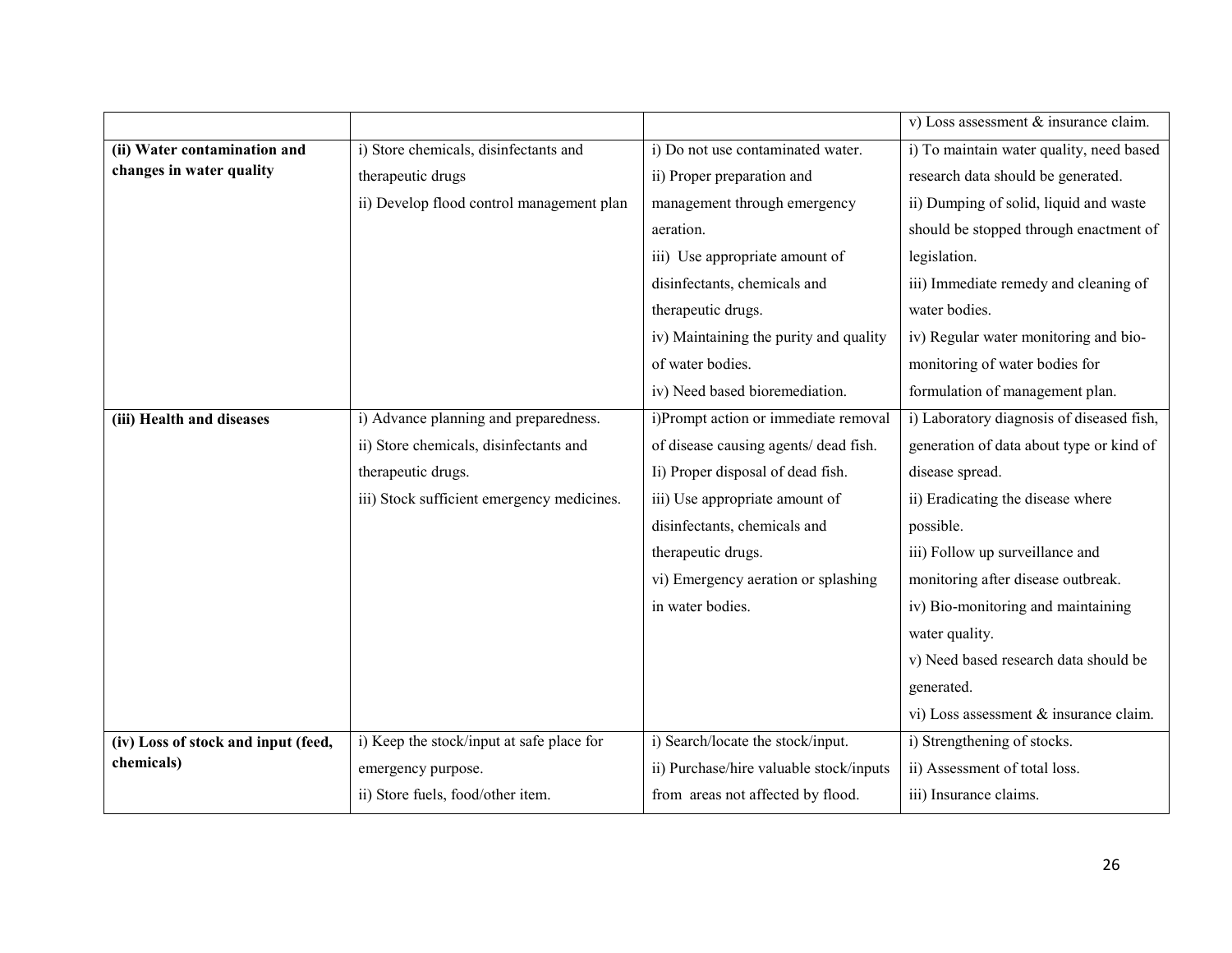|                                                              | iii) Develop flood control management     |                                     |                                        |
|--------------------------------------------------------------|-------------------------------------------|-------------------------------------|----------------------------------------|
|                                                              | plan.                                     |                                     |                                        |
|                                                              | iv) Stock material insurance.             |                                     |                                        |
| (v) Infrastructure damage                                    | i) Educate and provide training for the   | i) Notify utilities of the critical | i) Damaged infrastructure enumeration  |
| (pumps, aerators, huts etc)                                  | repair of infrastructure.                 | demand.                             | and need assessment.                   |
|                                                              | ii) Follow flood control management plan. | ii)Coordination of assistance.      | ii) Locate backup equipment and verify |
|                                                              | iii) Store raw materials for repairing of | iii) Immediate management of relief | its operation.                         |
|                                                              | pumps aerators, huts etc.                 | supplies.                           | iii) Repair of damaged infrastructure. |
|                                                              | iv) Infrastructure insurance.             |                                     | iv) Loss assessment & insurance claim. |
| (vi) Any other                                               |                                           |                                     |                                        |
| 3. Cyclone / Tsunami                                         |                                           | Not a cyclone affected district.    |                                        |
| A. Capture                                                   | $\mathbf{r}$                              |                                     |                                        |
| <b>Marine</b>                                                | $\overline{a}$                            |                                     |                                        |
| (i) Average compensation paid                                |                                           |                                     |                                        |
| due to loss of fishermen lives                               |                                           |                                     |                                        |
| (ii) Avg. no. of boats/nets damaged                          |                                           |                                     |                                        |
| (iii) Avg. no. of houses damaged                             | $\overline{a}$                            |                                     |                                        |
| <b>Inland</b>                                                | $\overline{a}$                            |                                     |                                        |
| <b>B.</b> Aquaculture                                        | $\mathbf{r}$                              | $\mathbf{r}$                        |                                        |
| (i) Overflow / flooding of ponds                             | $\overline{a}$                            | $\overline{a}$                      |                                        |
| (ii) Changes in water quality                                |                                           |                                     |                                        |
| (freshwater/brackish water ratio)                            |                                           |                                     |                                        |
| (iii) Health and disease                                     | $\overline{a}$                            | $\overline{a}$                      |                                        |
| (iv) Loss of stock and input (feed,                          |                                           |                                     |                                        |
| chemicals etc.)                                              |                                           |                                     |                                        |
| (v) Infrastructure damage<br>(pumps, aerators, shelters/huts |                                           |                                     |                                        |
| etc.)                                                        |                                           |                                     |                                        |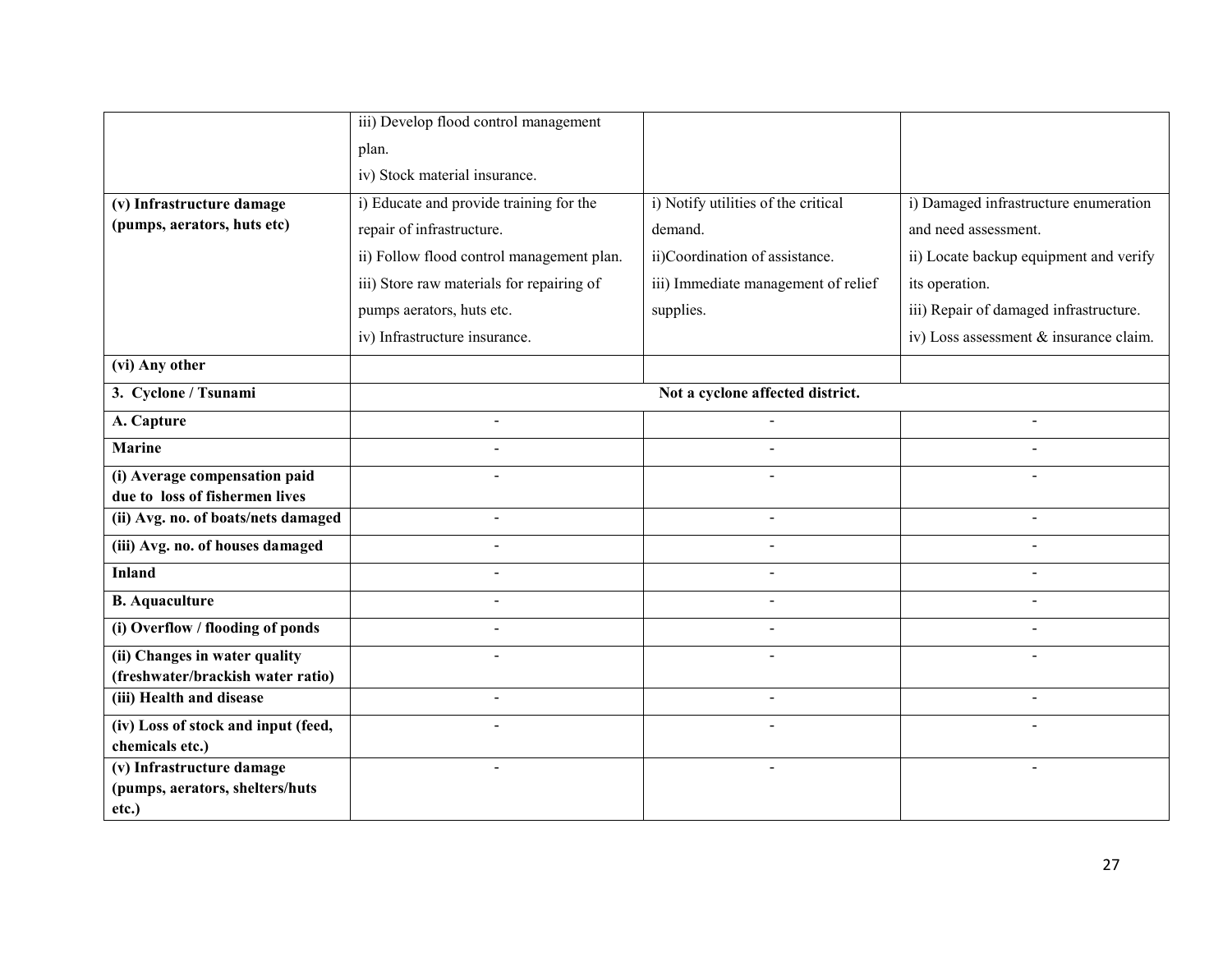| (vi) Any other                  |                                                |                                          |                                             |
|---------------------------------|------------------------------------------------|------------------------------------------|---------------------------------------------|
| 4. Heat wave and cold wave      |                                                |                                          |                                             |
| A. Capture                      |                                                |                                          |                                             |
| <b>Marine</b>                   |                                                |                                          |                                             |
| <b>Inland</b>                   | i) Stay aware of upcoming temperature          | i) Adopt suitable action plan to reduce  | i) Intensive afforestation program for      |
|                                 | changes.                                       | salt load in water bodies.               | reducing heat waves.                        |
|                                 | ii) Arrange the aerators.<br>V)                | ii) Generate scientific research data on | ii) Collect basic weather data and          |
|                                 | Ensure sufficient water level in water         | the survival and tolerance limit of fish | incidence of extreme and physical data      |
|                                 | bodies.                                        | and prawn species in saline water.       | of water bodies, water chemistry and        |
|                                 | iii) Formulate strategic fishing management    | iii) Monitor fishing sites frequently to | seasonal changes, plankton profile and      |
|                                 | during the heat/ cold waves.                   | ensure that they are not affected by     | seasonal blooms, topography and soil        |
|                                 | iv) Tree plantation around fish ponds          | heat or cold waves.                      | composition.                                |
|                                 |                                                | iv) Use dark materials to cover the      | iii) Gather information about history of    |
|                                 |                                                | water bodies during excessive heat       | catch per unit effort as well as fish yield |
|                                 |                                                | waves.                                   | rate during heat wave and cold wave         |
|                                 |                                                | v) Stay hydrated by drinking plenty of   | and accordingly simulate future plan for    |
|                                 |                                                | fluids during fishing/field work.        | sustainable fishing.                        |
|                                 |                                                | vi) Educating the farmers through        | iv) Loss assessment & insurance claim.      |
|                                 |                                                | electronic or print media                |                                             |
| <b>B.</b> Aquaculture           |                                                |                                          |                                             |
| (i) Changes in pond environment | i)Listen to local weather forecasts and stay   | i) Adopt suitable action plan to reduce  | i) Intensive afforestation program for      |
| (water quality)                 | aware of upcoming temperature changes.         | salt load in water bodies.               | reducing heat waves.                        |
|                                 | ii) Arrange the aerators.                      | ii) Generate scientific research data on | ii) Collect basic weather data and          |
|                                 | iii) Ensure sufficient water quantity in water | the survival and tolerance limit of fish | incidence of extreme and physical data      |
|                                 | bodies.                                        | and prawn species in saline water.       | of water bodies, water chemistry and        |
|                                 | iv)Formulate strategic fishing management      | iii) Monitor fishing sites frequently to | seasonal changes, plankton profile and      |